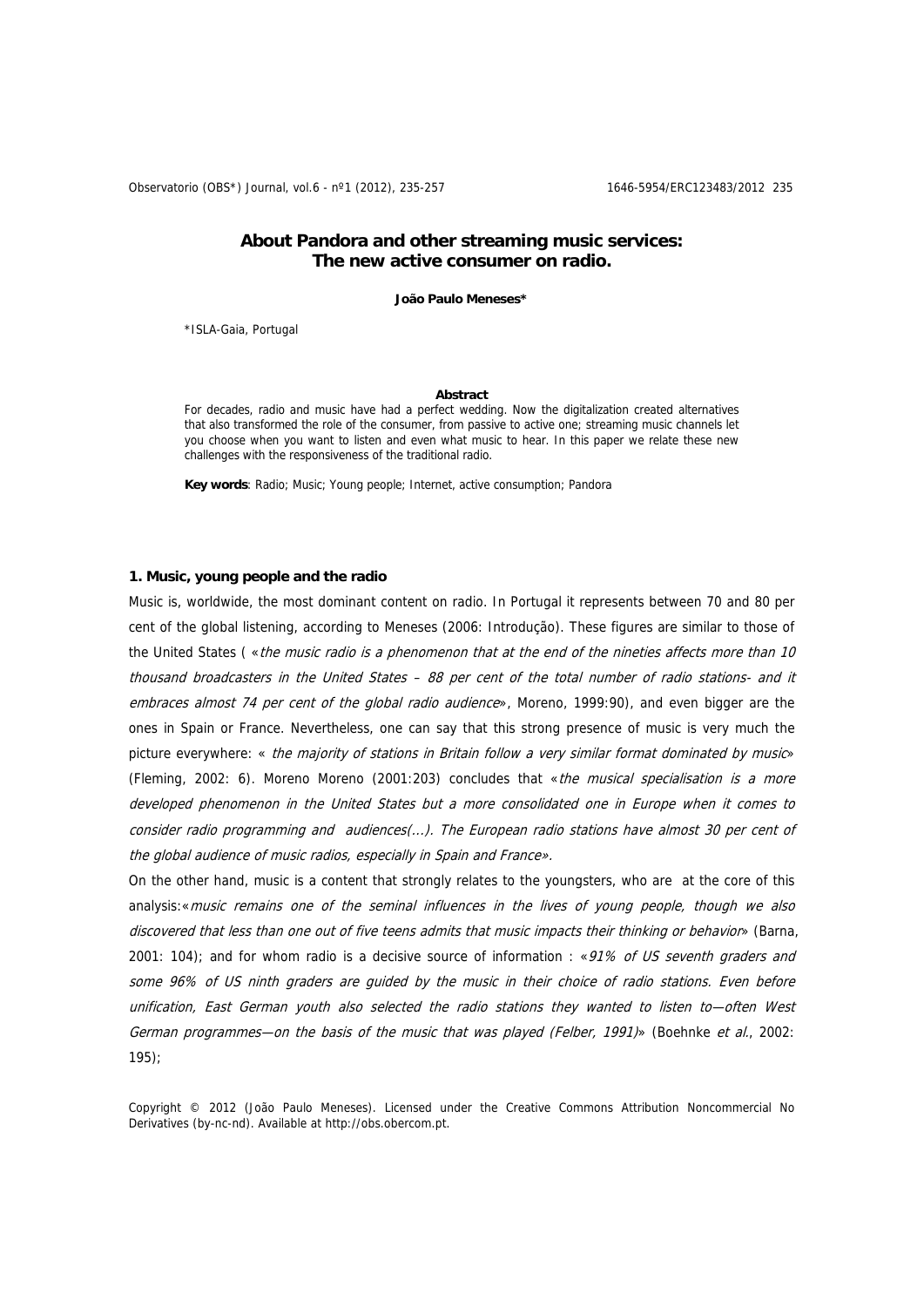Finally, music is probably the media product more affected by digital concurrence, but, at the same time, it is also the one that can get the biggest benefit of globalization, as predicted by Cordeiro (2007:82): «the music industry has a global essence, that comes from the universal nature of its language, which reveals suitable even when the lyrics cannot be understood due to the barrier of language»; on the same path, Wall (2004: 29) admits that «the new technologies of the Internet, at first, seem to offer a space in which music radio can be made free of corporate interests, where innovation can take place, and therefore where variety can flourish for the public good»;

#### **2. The new reality of digitalized music**

«it still exists a big demand for great cultural hits, but they are no longer the only pieces on the market. Nowadays, hits are in competition with a wide range of niche markets of variable size. And consumers are rewarding, more and more, those who offer more choices. The era of standardization is ending and something new is taking its place: a market of diversity» (Anderson, 2007: 6).

One of the goals of this work is to try to characterize the music radio of the future, bearing in mind that, as the iPod, and in general the audio players, have shown, music is following a path towards complete dematerialization. Furthermore, there is a parallel reality that cannot be ignored: illegal downloads, freely exchanged over the internet with no respect whatsoever for the labels and the musician's legal rights.

Either legally or illegally, one can say that (almost) every music exists in a digital form. Radio, which used to be the less expensive (completely free, actually) and worldwide disseminated (because convenient) medium, faces now a strong competition from the consumers` interests point of view. Today, one can listen to any music he wants – legally or illegally- on several Internet services. On the radio, either you have the chance of asking the record you wish to listen, or you will have no alternative but to wait for the DJ to play it. And, as we know, there is a lot of music that never gets the chance to be broadcast (bear in mind the frequent complaints about the lack of variety that results from very short and endlessly repeated play-lists). «There was a time when radio was the only way to transform a record into a hit. No other medium reached so many people and with such frequency(…)but now radio seems to have caught the wave of a terminal decay» (Anderson, 2007:103).

Nowadays, to be n<sup>o</sup>1 on MySpace seems to be more important than to reach the biggest airplay on any given radio station. Therefore, radio is loosing its role as a gatekeeper - as Neves describes it, quoting Lopes and Ciane (apud 1999:142). The explanation is simple: on MySpace there are no gatekeepers, each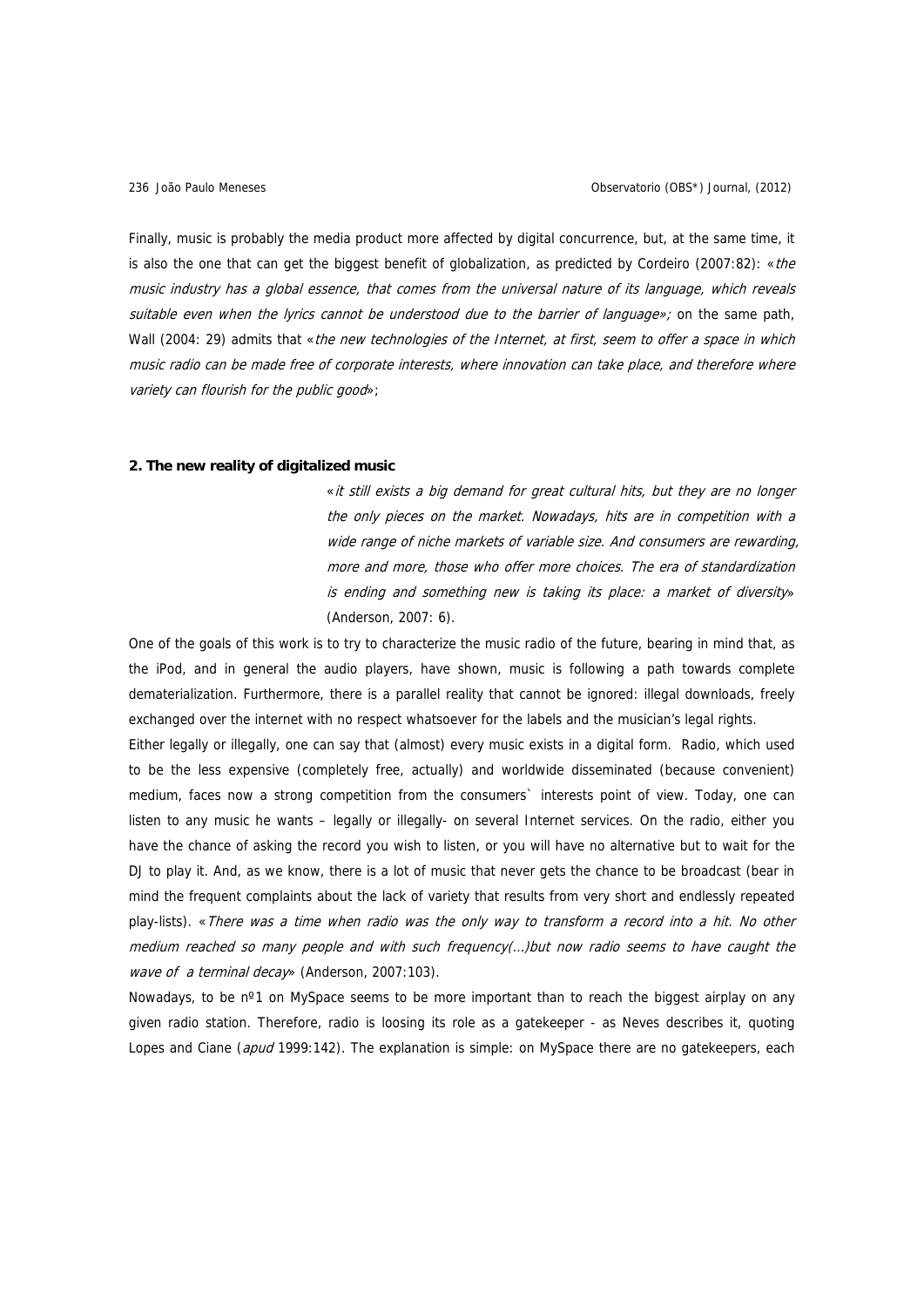one places there whatever he wants, whenever he wants, and using whatever form pleases him the most ( streaming or even download). Since that is the case, one can not be surprised when facing statements like «in the absence of radio play, garage bands all across America are establishing a presence on MySpace»**[1](#page-2-0)**. And the truth is there are more and more frequent examples of bands that reach success after being discovered trough MySpace.

But it was not only from a consumer point of view that musical radio has become uninteresting ( or, if you wish, less competitive). Record companies, with whom radio has established a tight relation over the last decades, have also found alternatives to promote music, to move forward with their marketing campaigns. Today, that result can be achieved directly on their own internet pages, on the artists` official or unofficial pages, or on sites such as MySpace or YouTube, or even, as it is becoming more frequent, associating those to other mediums, such as the newspapers.

Nevertheless, digitalisation is not only "good news" for the record labels. Counterfeit, and, as consequence, the inevitable fall of CD sales, is, without question, the biggest problem. Compared to that, the loss of control of the distribution channels is clearly the minor of their nightmares. This reality is the reason why we cannot be surprised with the title that was given to Forrester Research`s report: «The End of the Music Industry As We Know It  $s^2$  $s^2$ .

To summarize the previous thoughts: «both the radio industry and record business have lost control of their delivery systems, they stumble back into dreaming up ways to get their piece of traditional music-related businesses and new ones that are struggling to get off the ground»<sup>[3](#page-2-2)</sup>. Regardless of the faults that can be pointed to radio, considering the time that it is taking to come in terms with the new digital reality, the truth is that the very same lack of response is being committed by the music industry. Besides, one cannot ignore the fact that it controls the very core of this business.

For some more years, radio will still be the biggest record player of the world, but record labels are now aware that they have alternatives to a monopoly that has lasted for decades. There is an all new scenario that questions «the mutual dependency relation between cultural industries», Cordeiro (2007:51). Probably radio will continue to be used, but under other dealing conditions and having to share the business with other digital competitors.

Finally, also musicians are no longer dependent on the promotion that was granted (bargained or paid) by radio stations. They can release their records on their own or, has it is becoming more and more usual, to just place independent songs on the Internet, defining the right timings, answering fans through their own channels, and hopping that the radio stations, because they need music, will join and follow the process.

<span id="page-2-1"></span><span id="page-2-0"></span>

<sup>1&</sup>lt;br><sup>1</sup> COHN, David, «<u>Bands Embrace Social Networking</u>», Wired, 18/05/05 [http://www.wired.com/culture/lifestyle/news/2005/05/67545].<br><sup>2</sup> «<u>Report: Digital Music Will Pass CD Sales By 2012</u>», Radio Ink, 20/02/08 [http://www

<span id="page-2-2"></span>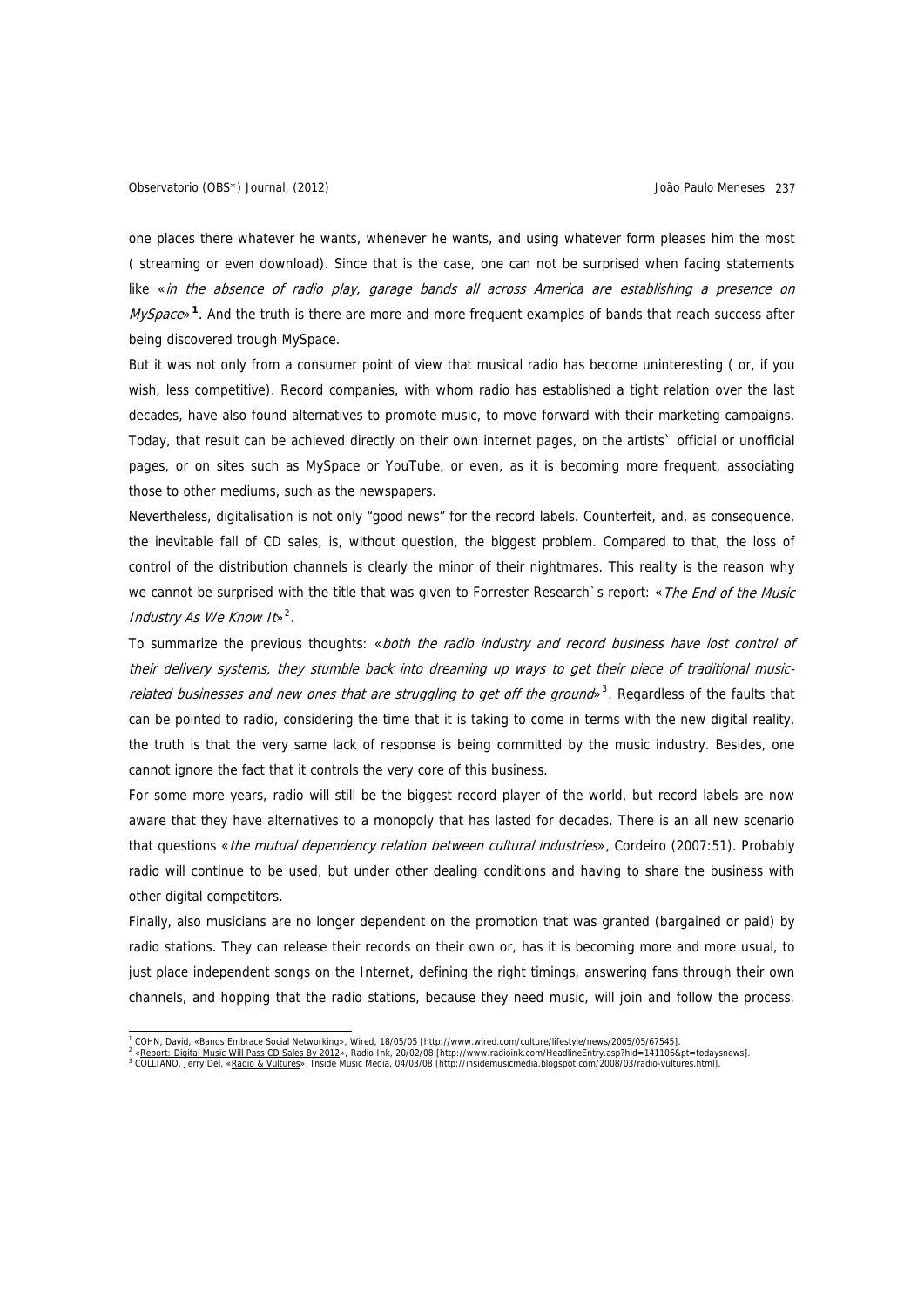Although it goes beyond the scope of this work, it is possible to conclude that musicians are now less dependent of labels, namely the so called majors, that exist and work in oligopoly**,** as it is characterized by Neves (1999:159) using data like this «in Portugal, in 1997, 83,5% of the total invoicing was shared by only six companies, of whom only one was Portuguese, even if the position of the independent labels has become stronger». The news about Last. Fm starting to pay copyrights to musicians who have no bound with the record labels is just a sign of the new times.

In this necessarily brief characterization of the changing that took place in the last few years- and will still go on- , it becomes clear that radio has lost is role of leading figure in promoting music. It is no longer necessary to listen to radio in order to get musical variety. Even the last argument, that radio is the best source of information regarding new music, seems to be losing ground, due to digital alternatives, and also as a consequence of the new reality of social networks**:** «young consumers don't have that need that we older folks have to have someone knowledgeable about the music tell them what's new. They have their social network to tell them what's cool<sup>[4](#page-3-0)</sup>. Nevertheless, and according to several sources, radio still reigns on this matter. What did not change – on the contrary, as some figures seem to indicate- is the consumers' interest in music. «Music has not become unfashionable, on the contrary. Times were never so favourable to an artist or a fan» (Anderson, 2007:38). Music free of any charge is not synonymous of illegality. The media are developing models which are based in advertising. Still, the five million downloads sold in five years by iTunes Music Store surely means something. At the same time, CD sales keep on falling. The music interest on the Internet is unarguable and it will tend to grow as soon as labels adopt a new attitude towards the digital scenario. Apprehensive at the beginning, and incapable of understanding that the future of promoting music lays on that ground, labels are now giving the first signs of cooperation. As Anderson (2007:103) puts it:«labels know that the answer lays on the Internet (...)but they still are trying to figure out the best way to do it». An example of this are the DRM restrictions that are imposed by the iTunes store, which result in a loss of portability and convergence, but that are not applied to other providers, like Amazon, Napster, Walmart or e-Music. This happens as a result of the effort that is being made by the labels in order to reduce iTunes dominant position in the market, which is around 80% of the global market.

<span id="page-3-0"></span>a<br>Hisher, Marc, «<u>Name That Tune-In: Who Will Emerge as The Future of Radio</u>?», Washington Post, 23/03/08 [http://www.washingtonpost.com/wp-<br>dyn/content/article/2008/03/21/AR2008032101038.html?hpid=sec-tech].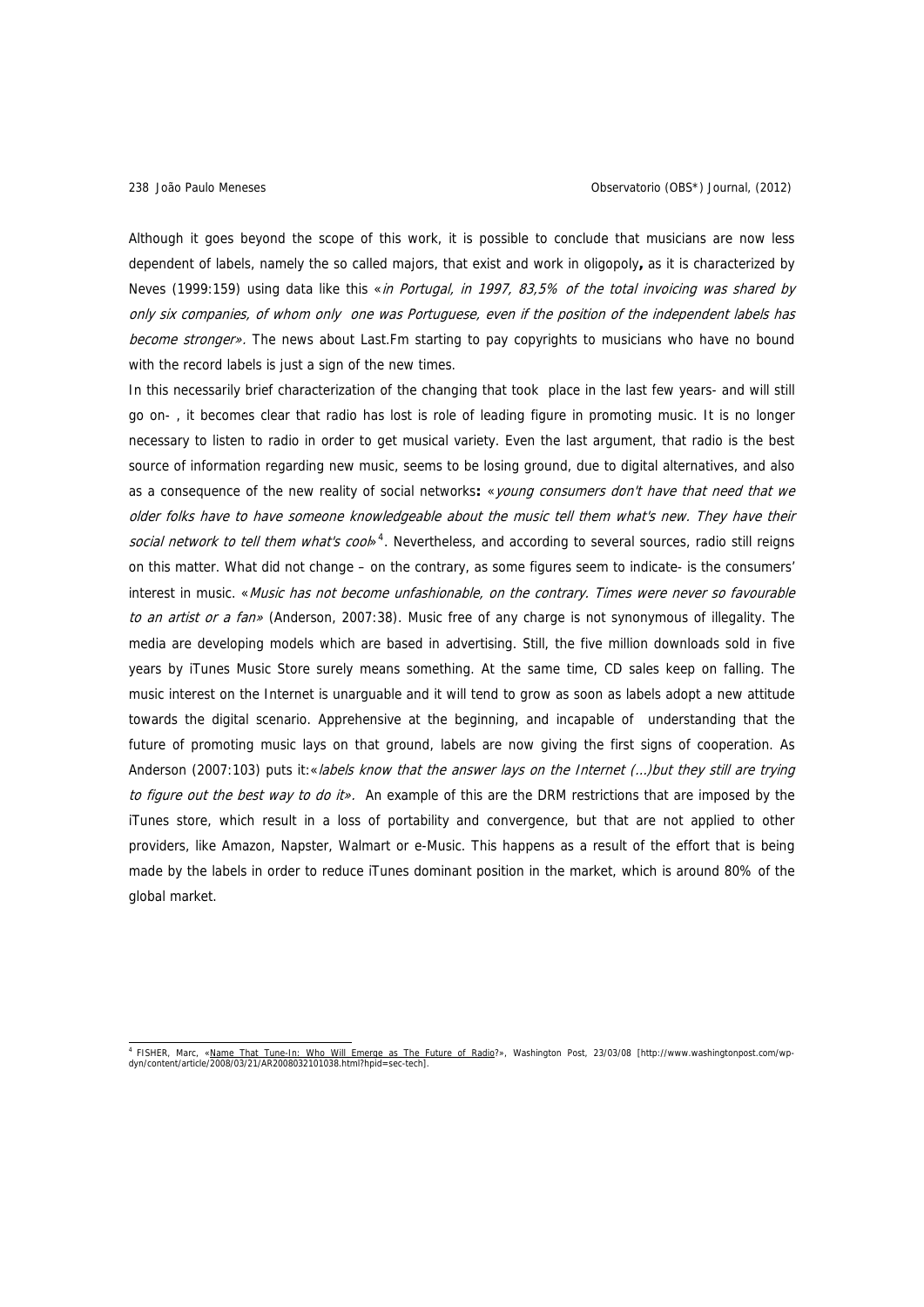# **3. The new "on demand" music services: uses of active consumer, and the quest for a different business model**

Reflecting on the existence of new active consumers is not a mere exercise of checking theoretic possibilities. Until some years ago we could do it, but today there are already some services that prove this possibility. They are those that provide music on demand, and, in most cases, they allow us to listen to the music we want and whenever we decide to- further on, we will check the existing limits. These services have shown that the active consumption is possible. But, more important, they made clear that the threats to radio caused by digitalisation did not end with the iPod. This one carries the music we decided to download; as for the music on demand services we have «all» the music, with a special underline to the one we do not know (new artists, independent or not, and less known recordings by famous performers), side by side with the commercial hits.

These services have two decisive and associative characteristics: they are free (a little advertising is enough to support them) and they strongly appeal the consumer to participate – in many cases, he can personalize his choices, creating and updating his own play-lists. But, due to the fact they are recent, these services are still finding out the multiple paths they may take, especially regarding their viability. This point reflects the several lines of investigation, taking, as a starting point, Pandora, which is one of the oldest and also one of the most pioneering among these services.

### **3.1 The revolution started by the Pandora service (the musical recommendation)**

The Pandora project was born in 2000, created by the former musician Tim Westergren. Pandora was not the first to see day light and is not even the most popular among all those that can be classified as «live streaming services»- as we will see there is no consensual denomination, therefore, in this context we will adopt the designation «streaming channels», following the example of Albarran et al. (2007:100) «we use the term "streaming" to represent listening to music through a live stream on the Internet as well as to represent Internet or online-only radio stations. Therefore, the term streaming covers listening to music via the Internet regardless of the source». In this context the term marks the opposition to «download». While in download we listen to what became ours, in «streaming» we listen, but we do not own the music. There are also those, like Meditsch (2001: 4) who talk about «online jukeboxes», which makes some sense since we are in the presence of a new jukebox version. In the past, we could put a coin and listen to our favourite music, now «by using bits, we do the same thing that analogical paths provided before(...) that music selection recorded in audio tapes, that fuelled teenagers dreams and anguishes, was it not, in a way, some sort of a radio station?» (Salomão, 2006:4). There are also those who suggest the designation «ondemand music service».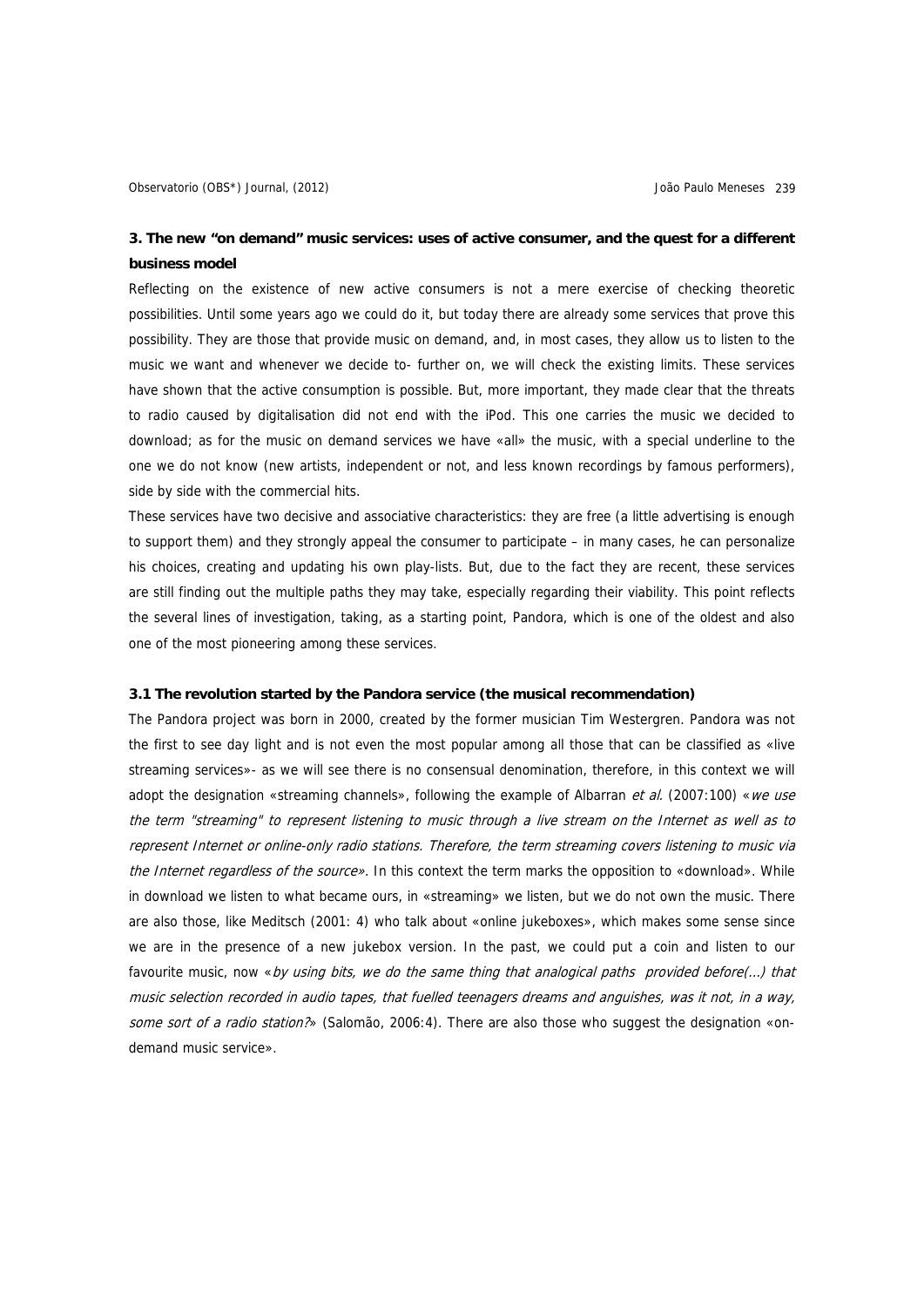If Pandora is not the first (though one of the oldest running) and not the most used of all internet music services, what is it that justifies its distinction from the others?

There are some features that we find very interesting to guide us in this particular part of the reflection we are carrying:

- It presents itself as «Pandora radio; listen to free Internet radio»;
- It has created a recommendation system of its own, designated as «music genome project», that has been praised and made it quite notorious;
- It is one hundred per cent legal, it pays copyright and therefore it is only available in the United States (even if, and that proves its importance, there are alternative ways to receive the service in the rest of the world- we used them in order to write this study). «We operate in the U.S. under a statutory law, and that is not available in any other country. So no other country has actually put that one-stop licensing in place. So as soon as they do that, we are going to be able to jump right in, hopefully this year»<sup>[5](#page-5-0)</sup>;

- It has a free version, with advertising, and the «premium» one, which is paid (with fewer restrictions;

- It allows consumers to create what is called personal «radio stations» (as we will see, they are not really play-lists);

Basically and generically, these services provided through streaming are characterized for, at different levels, allowing free of charge:

- choosing music or a band;
- rejecting music or a band;
- building a play-list with music chosen by the consumers;
- building profiles from a simple login ( some services do not even require this step)

Having millions of songs available is perfect when we want to listen to the music we're already familiar with, but let's face it: no one wants to always listen to the same music. On the other hand, if radio is the main information source on new music, that happens because we all want to discover new material from artists or genres, indulging ourselves in pure discovery.

On the radio there is someone (the gatekeeper, who can define the play-list or be the author of a show) who offers us that new music; he does all the work for us. He is the one who makes the synthesis from millions of choices that, at least theoretically, are available.

<span id="page-5-0"></span><sup>5&</sup>lt;br>THEAD, Daniel, «<u>Founder of Pandora talks about future of online radio business</u>», The Daily Northwestern, 05/06/08<br>[http://media.www.dailynorthwestern.com/media/storage/paper853/news/2008/05/06/Campus/Founder.Of.Pandora -3365491-page2.shtml].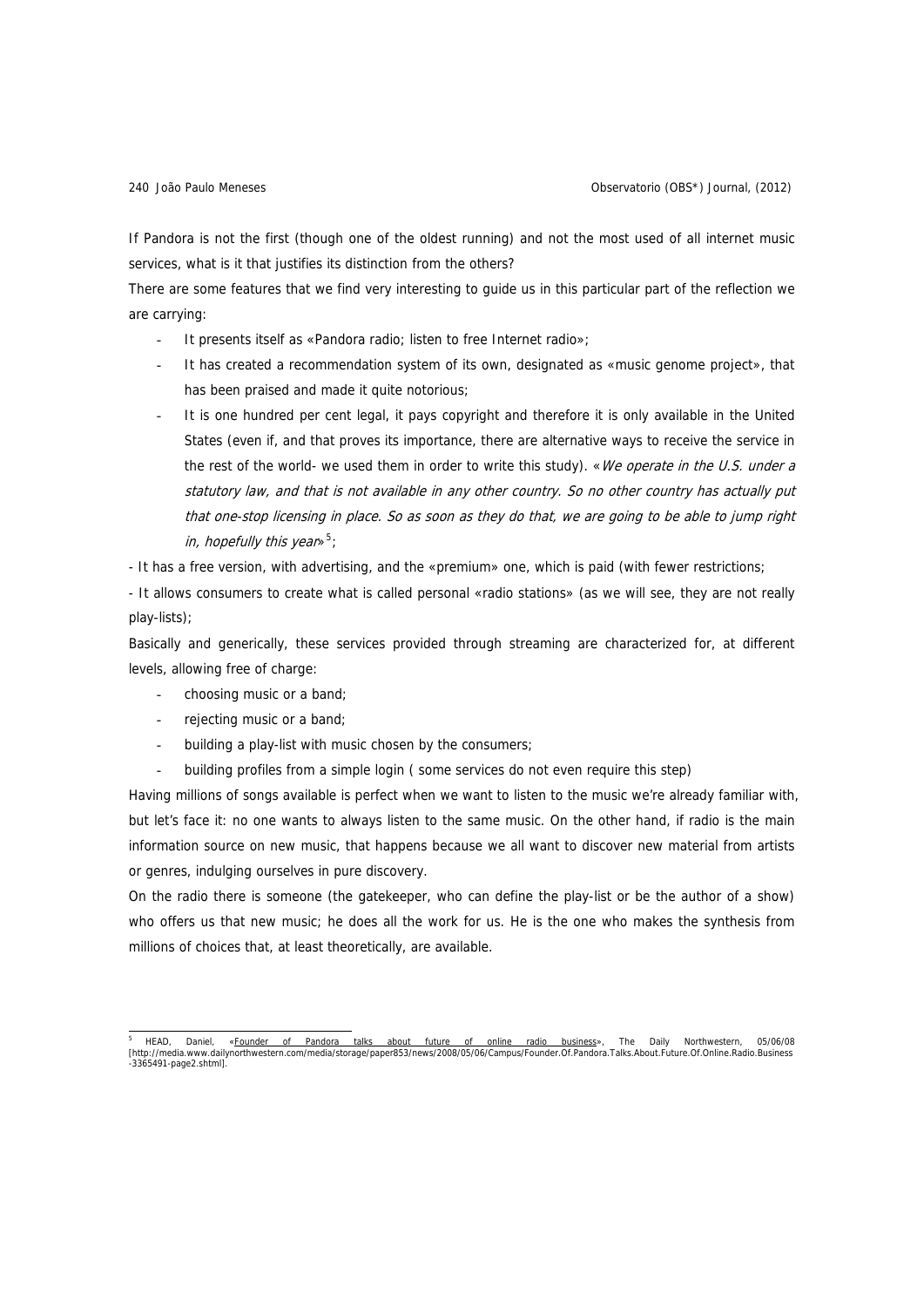In the streaming channels, computer is the medium, therefore the joker would be, first of all, making available the biggest possible number of music, and, secondly, setting them in order, categorizing to have them available in the most clever and easy way to the consumers.

Pandora has distinguished itself exactly for that:

«every time a song arrives in this musical DNA shop, an analyst will devote twenty to thirty minutes of intense concentration to identifying as many as our hundred distinct variables, or "genes". Just to capture the emotional metrics of the singing voice, there are thirty-two variables: things like timbre, vibrato, pitch, and range. "Any voice can be understood as the combination of these genes", says Westergren. When this system is applied to all the instruments as well as the traits of the song - tempo, amplitude, etc. - the analyst produces a précis. If done right, says Westergren, another analyst can look at and virtually play the whole song in his or her head. More to the point, using this Music Genome Project, you can automate what a disk jockey does to customize a set according to your tastes» (Levy, 2006: 252).

Before the «music genome project» and Pandora, music was set in order according to the genres that the label system attached musicians (namely, for the need to distribute music by the correspondent radio formats and, afterwards, on the sales boards, with special highlight given to Billboard): rock, pop, blues, reggae, world music, etc.

If this system of categorizing has always been the target of critics within the analogical regime (basically, the finger was pointed to its lack of flexibility and to the absence of quality patterns «listeners have tastes, radio has genres», says Ramsey<sup>[6](#page-6-0)</sup>), its limitations became much more clear in the digital environment.

The industrial taxonomy leaves little space for surprise, for the unexpected, for what is not mainstream- the active consumers from the «iPod generation» want more than the mainstream ( or, beyond mainstream). Comparing the most sold music in 2000 and 2007, it becomes clear the great difference between the analogical top and the digital one «*music sales are clearly trending toward greater diversity and choice*. One possible reason is that across that seven-year period, online music stores have made it possible to search, browse, sample and purchase a far wider variety of music than consumers ever could in any physical store»<sup>[7](#page-6-1)</sup>. Concluding: the «tale» is longer, broader and wider.

Pandora has created a system that works well. In fact so well, that probably no one dared to copy it (Not only because of the investment that would be necessary, but also by the knowledge it would take). In

e<br>EXAMSEY, Mark, «<u>Radio's in the "scarcity" business</u>», Hear2.0, 11/09/06 [http://www.hear2.com/2006/09/radios\_in\_the\_s.html].<br><sup>7</sup> PLZZL Skip, «Toward an Emberressmont of Nichos», PWOpline, 12/02/08 [http://www.nyopline.c

<span id="page-6-1"></span><span id="page-6-0"></span>PIZZI, Skip, «Toward [an Embarrassment of Niches](http://www.rwonline.com/pages/s.0054/t.11226.html)», RWOnline, 13/02/08 [http://www.rwonline.com/pages/s.0054/t.11226.html].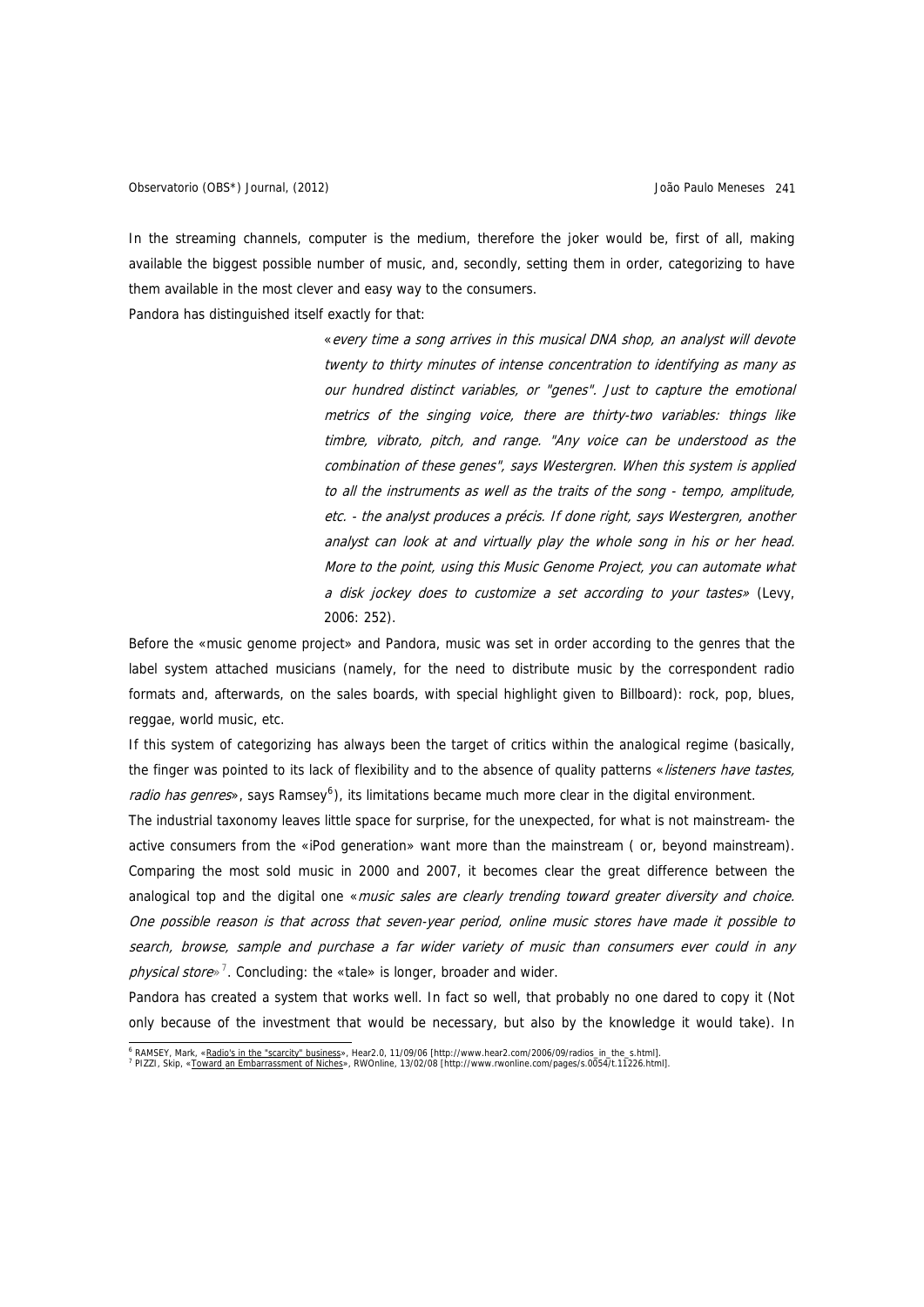alternative, other systems of recommendation, equally or even more efficient, were developed, based on the recommendation model of Amazon online library «customers who bought this item also bought». «Amazon.com's approach to book reviews is also indicative of a new gatekeeping without gates. Amazon.com seems further instructive of how a digital future might operate along the lines of McLuhan's "everyone a publisher"», says Levinson (1999: 128).

Of all the models that allow access to music through streaming, the most interesting seems to be the one of Last.Fm, known as scroblling. Basically, it works following the advising pattern of Amazon, multiplied by millions of users. While «Pandora's recommendations are based on the inherent qualities of the music. Give Pandora an artist or song, and it will find similar music in terms of melody, harmony, lyrics, orchestration, vocal character and so on. (...) Last.fm is a social recommender. It knows little about songs' inherent qualities. It just assumes that if you and a group of other people enjoy many of the same artists, you will probably enjoy other artists popular with that group. Like Last.fm, most music-discovery systems have been social recommenders»<sup>[8](#page-7-0)</sup>.

Some more differences, noticed in 2008: «Pandora's interface is easier to use and you don't have to download anything. It's best for people who don't have a lot of music saved on their computers and want to quickly and easily find something new. Last.fm is great if you have a huge digital-music collection or are a heavy iPod user. It does a better job connecting you with friends or people who share your taste in music. Only Last.fm lets you type in a song and listen to it instantly»<sup>[9](#page-7-1)</sup>.

Recommendation, as the result of an unconscious and collective act, is joined, on Pandora, by the classification that each consumer gives to each music, by listening it more than one time or by not repeating it.

Also on this matter, Pandora`s thumbs up and thumbs down were pioneers, since it has a direct and immediate influence in consumption trends, granting the customer the power, the power of controlling. This is what Scmiddt referred to as «matchmaking» (apud Levinson, 1999:129).

Without surprise, we may conclude that «services that allow users to customize their channels generate large, loyal audiences» <sup>[10](#page-7-2)</sup> and that «as popular online services such as LAUNCHcast and Pandora demonstrate, the online audio consumer is looking for programming that realizes the possibilities offered by the Internet for personalized, customizable content» (idem, 29). At this point, we go back to Eco to remember that what really is at stake is, finally, the control of reception: « reception is the moment of the communicative process that clearly determinates the influence of the messages: Umberto Eco has warned

<sup>&</sup>lt;sup>8</sup> KRAUSE, Steve, [«Pandora and Last.fm: Nature vs. Nurture in Music Recommenders»](http://www.stevekrause.org/steve_krause_blog/2006/01/pandora_and_las.html), StreveKrause:blog, 30/01/06

<span id="page-7-1"></span><span id="page-7-0"></span><sup>[</sup>http://www.stevekrause.org/steve\_krause\_blog/2006/01/pandora\_and\_las.html]. <sup>9</sup> HOROWITZ, Etan, «<u>Internet radio services help you discover new artists</u>», Orlando Sentinel, 23/02/08 [http://www.orlandosentinel.com/technology/orl-<br>horowitz2308feb23,0,3605742.column].<br><sup>10</sup> «<u>The radio futures study</u>

<span id="page-7-2"></span>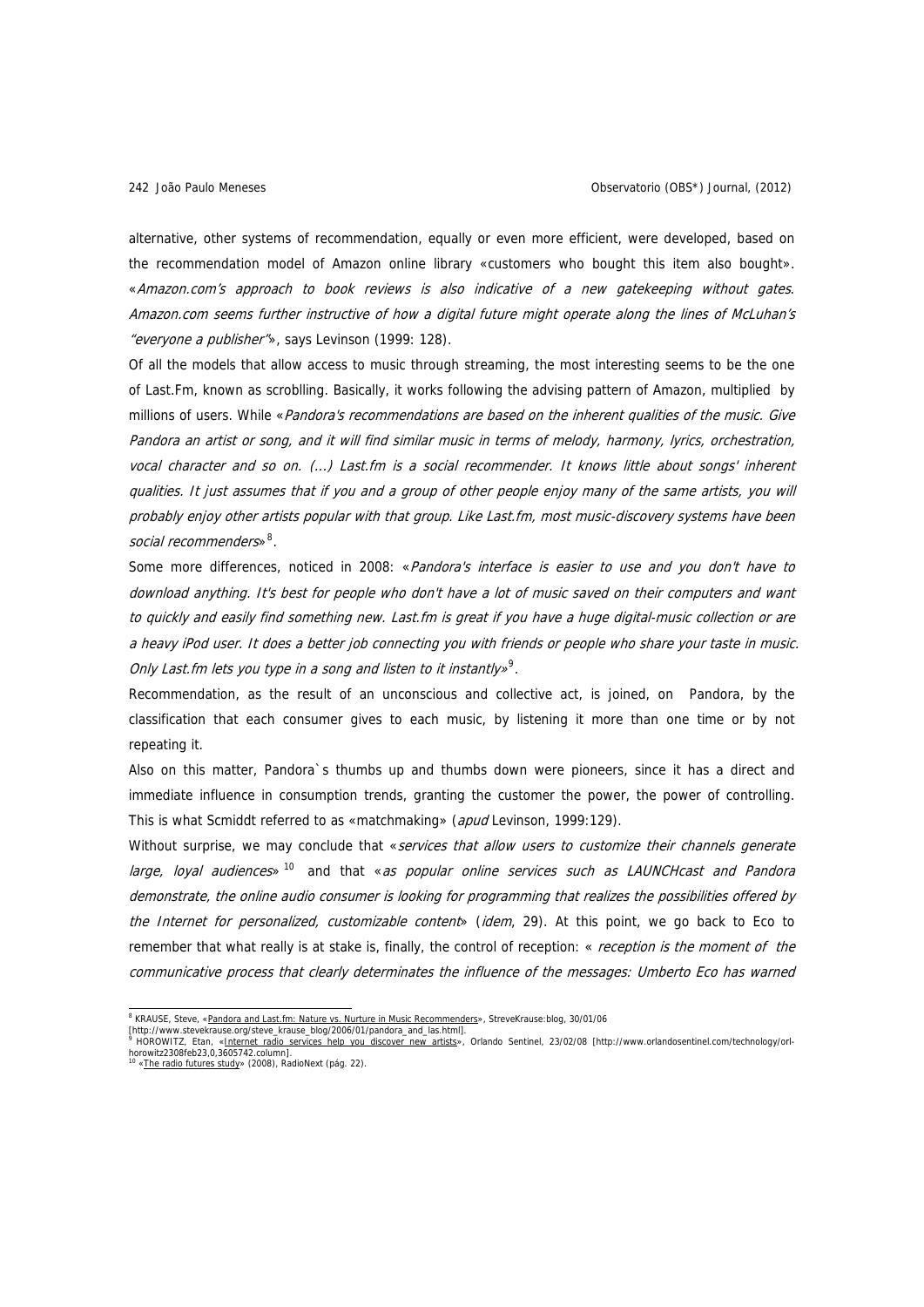us, long ago, that, even if we control the emission, we will achieve nothing until we control the reception» (apud Sanchéz Noriega, 1997:140). On the same path Wolton (2000:79) says that the fact of « new technologies satisfy the need to act. It`s the "do it yourself" philosophy that it`s present on all the aspects of practical life».

In short: «digital technology is creating an iPod generation who see radio, and content, as something they can create and control themselves and is fuelling a wildfire global network of niche, net-based 'radio' channels» (Shaw, 2005: 2).

#### **3.1.1 Final notes: searching for a categorization**

Especially ( but not only) because of novelty, a characterization of these channels of streaming does not seem an easy task. Even so, here are some ideas that are worth keeping:

- there is no reference service, one that clearly dominates the market; on the contrary, each week we witness the coming on sight of new operators: «by our count there are close to 150 music subscription and download services offering a wide range of digital delivery methods including ondemand streaming, CD burning, time and/or location limited (tethered) downloads, unrestricted downloads, and a variety of interactive radio options»<sup>[11](#page-8-0)</sup>; Pandora, as the reasons we mentioned demonstrate, marked a certain moment, but, in the last few years, new services much more interactive (as we will see on the next point), or more dynamic in several levels, like Last.fm, have appeared. Will there be space for a clear leadership similar to the one of YouTube on video, Flickr on photo sharing or MySpace on social networks? And, will that leadership be conquered by buying the enterprises that exist today? Even so, and mainly because of its bet on the «DNA» of music (that basically matches one music with another, a result that was probably unexpected), Pandora is the object that deserves more passion from those who study this matters («Pandora: Web Radio That Listens to You»<sup>[12](#page-8-1)</sup> is an example of how metonymy works with Pandora), and it is the one with whom all the others compare themselves.
- Remembering what has been written before, Pandora was not the first nor the most visited service, but it is the one that opened the box from which many more continue to emerge;
- It is uncertain how these services will survive, even more since there is not a clear commitment from the labels. Advertising is the main source of profits, but, along with a great competition for each slice of the "cake"- and even if it is growing-, there is still a another strategic problem: if publicity is only visual, how can these services assert themselves as essentially musical? The

<span id="page-8-1"></span><span id="page-8-0"></span><sup>11&</sup>lt;br>11 «<u>[3. Getting Paid For Your Music Online – Digital Music Rights](http://www.iodalliance.com/guide_rights.php)</u>[», I](http://digitalmedia.oreilly.com/2006/08/17/inside-pandora-web-radio.html)ODA, 2008? [http://www.iodalliance.com/guide\_rights.php].<br><sup>12</sup> FULLER, Brad, ««[Pandora: Web Radio That Listens to You](http://digitalmedia.oreilly.com/2006/08/17/inside-pandora-web-radio.html)», O'Reilly Media, 17/08/06 [htt radio.html].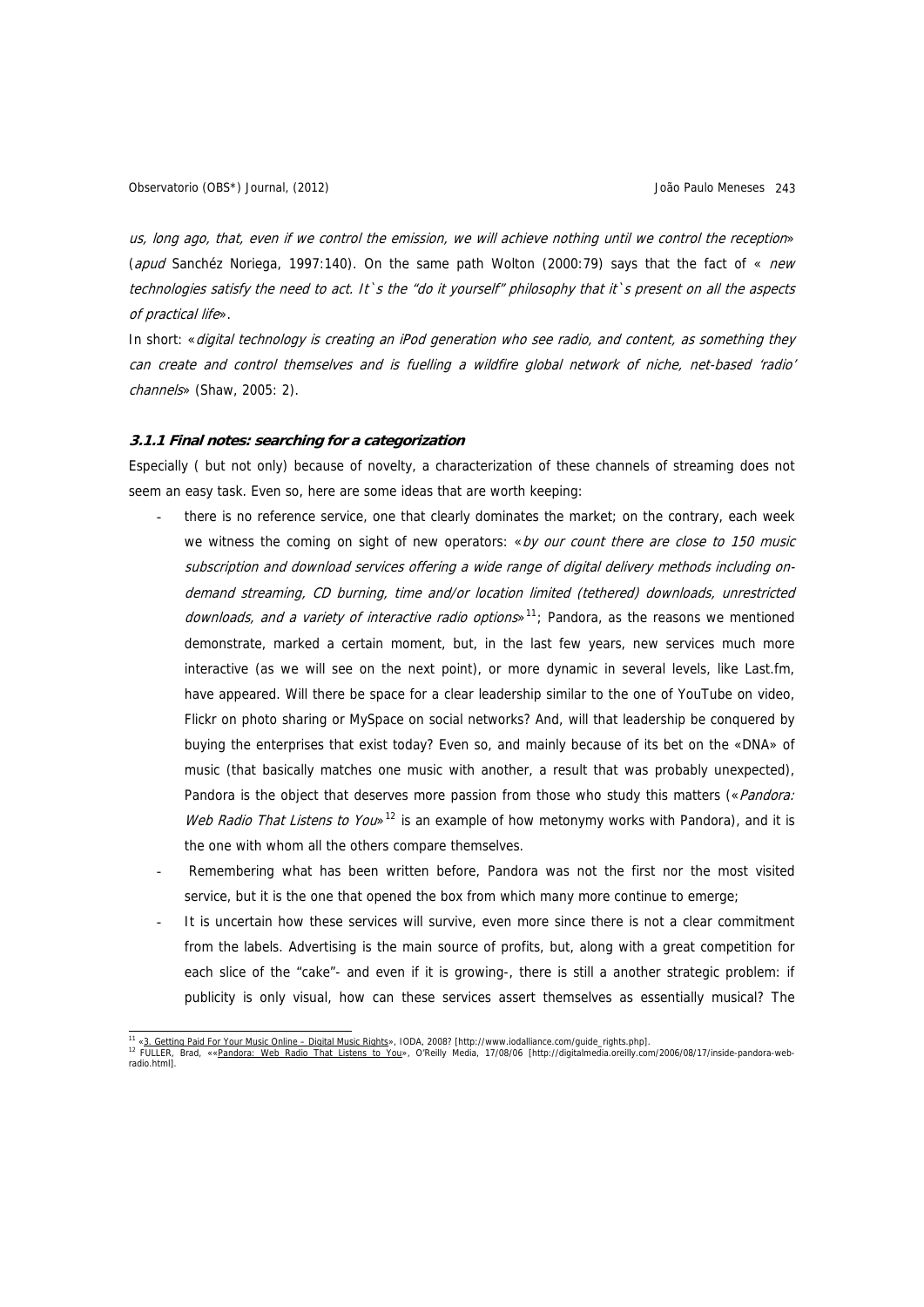sound element – music- is not fit to be a primary content (that is why there is no audio's YouTube), therefore, an effort is being made to introduce visual items- the history of the musicians, the songs lyrics, the video-clips (and Last.fm is leading it). By developing this way, will they stay (only) streaming channels? Will they become, in the middle term, uninteresting as a business? Some of the services, as the LAUNCHcast, already oblige consumers to regularly signalise its activity; others, like Last.fm identify the music at the bottom of the computer screen, when the service window is minimized. It will also be important to understand if radio's publicity, that did not succeed on Pandora, will work on other services.

The market is always watching, each pioneering experience is absorbed by thousands of operators (or preoperators), as it comes clear in these words by someone in charge of the Jango service: «they can insert commercials into their playlists, which is fine as long as their competitors do the same. Or they can try to keep listeners glued to their websites, where they can be shown targeted ads that might seem less *intrusive and tiresome than commercials* $^{13}$  $^{13}$  $^{13}$ . In other words, if the competitors have done it, it will be wise for a service to keep consumers` eyes "glued" on it.

- It will also be interesting to observe if downloading will conquer space to streaming (or, on the contrary, if streaming will make the download disappear); if, in alternative, they will coexist like it happens now; and what relation will they establish with digital audio readers, especially with those of Apple; and, last but not least, what will be the role of the subscription business.

- Besides the increasing of visual contents, there are also tools that promote socialization, the possibility to create communities, of sharing tastes and recommendations. These channels of streaming are clearly becoming social gates, but how far will they go? «its personal management autonomy is joined by the flexibility of a ultra-light technology that knows no limits but the imagination of those who created it» (Toral e Murelaga, 2007: 63);

To close the subject, we propose a categorization of these services, based on the gathered information and on the observation of the market, as it has behaved so far (we only considered services that are legal and we tried a simple taxonomy):

| <b>Streaming channels categorization</b> |                   |
|------------------------------------------|-------------------|
| Streaming channels                       | Download          |
| With «playlist»                          | with publicity    |
| Without «playlist»                       | With subscription |

(table nº 1)

<span id="page-9-0"></span>1<sup>3</sup> HEALEY, Jon, «<u>How to get ahead in webcasting</u>», Los Angeles Times, 21/03/08 [http://www.latimes.com/news/opinion/la-oew-<br>healey21mar21,0,6861827.story].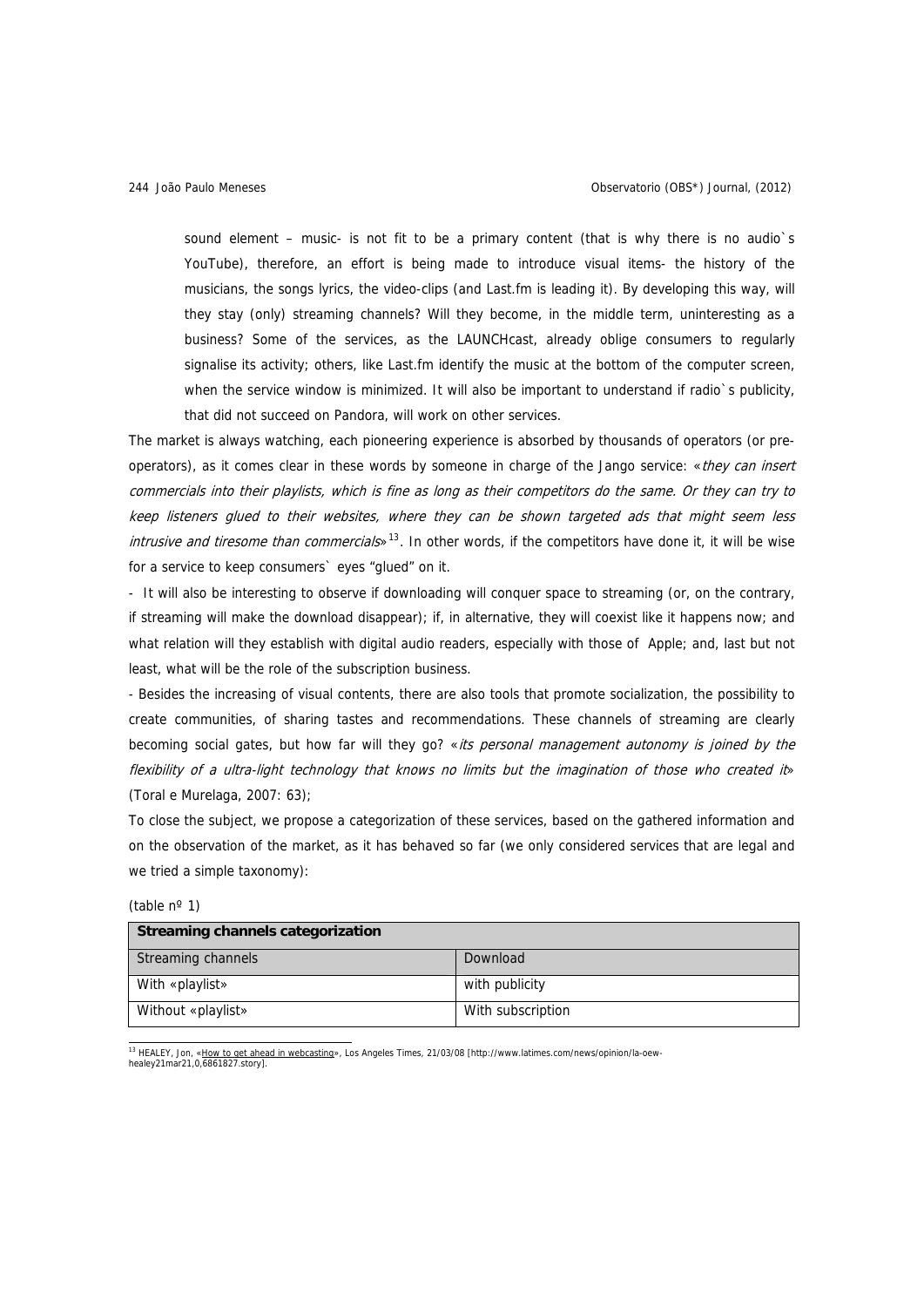#### **3.2 Empiric-deductive observation of the new «on demand» services**

We have decided to complete this work of investigation on the new active consumption reality adding an analysis on some of the services provided by the music «streaming» operators.

The goal is, through an empiric-deductive observation, to obtain a comparative study on the power that each of them gives to the consumer, acknowledging eventual differences and hierarchizing them, following the perspective of Saad Corrêa (2008:311), who found inspiration in Braga: «empiric observation and openness towards analogy would be the elements on which an epistemological model for the study of new medias would be built».

In short, and by taking this path, the purpose is to discover which are the more 'active' services.

Obviously, due to the fact mentioned before that there are 150 operators (summed at the time of this work), it would be impossible, in this context, to analyse all of them.

Therefore, we have established a criteria that we will explain afterwards. Even so, they would be more than the 12 services analysed, and that is why we choose to make a selection based on some subjectivity (for example, curiosity, external notoriety or diversity). As mentioned, there is not even a hierarchy, recognised by the industry or by independent observers that could guide us on this matter. For example, Wall (2004:35-38), on what must have been the first work about this subject, compares services on «simulcasting» and services that do not allow personalization with others that permit it. We think that is something that should not be done when the task is to estimate the possibilities of active consumption.

The following services were analysed (in alphabetic order): AccuTunes; Cotonete; Deezer; Finetune; Imeem; Jango; Last.fm; Launchcast; Musicovery; Pandora;

Playlist; We7.

11 of these 12 services offer music, for free and legally, through «streaming» transmission (one of them also provides it through downloads). The legal question is, once more, a bit dubious, since we are taking for granted what the service declares on the matter – that is why we include Project Playlist ( we aim to understand if some legal «engineering» ends up giving some benefit to the consumer). Of these 12 services, there is only one, Pandora, who is not available in Portugal, therefore, we had to make use of an alternative system (building a «shadow» on our IP) to accede it.

On the Internet, the geographic origin of the projects is quite irrelevant- even if, as we saw, Last .fm seems to have some advantages over Pandora due to the fact that it is based in England- other criteria was to include projects with origin outside the United States, who, even so, are in majority. Therefore, we included, for instance, a Portuguese service (Cotonete), two of French origin (Deezer and Musicovery) and, besides Last.fm, another British one, the We7. Nevertheless, and we insist, once four major labels dominate the world market, local specificness becomes almost irrelevant. Still, on a local level, one of the criteria of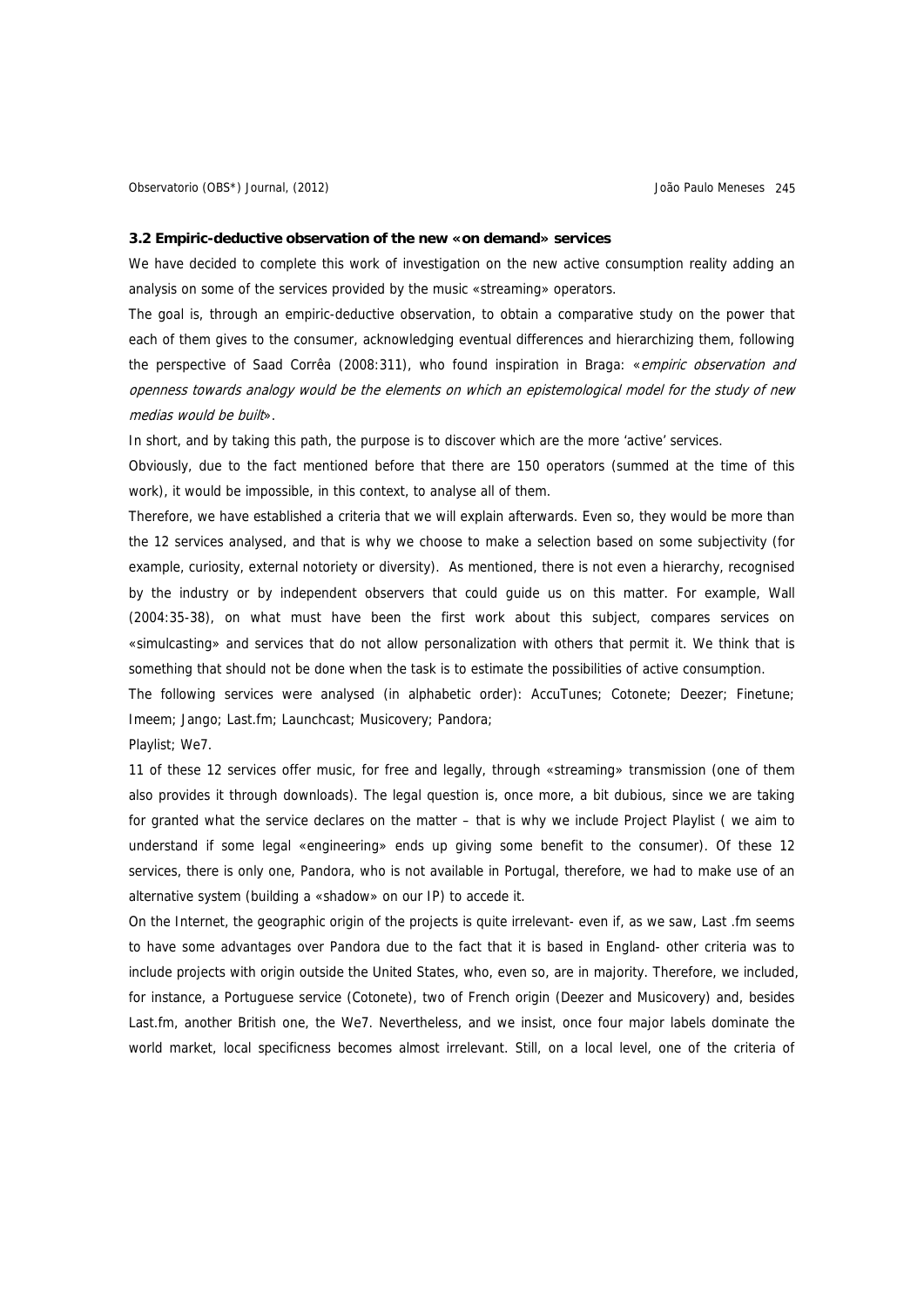analysis that we introduced was the inclusion of a Portuguese music (from a worldwide known band) among the four that have been chosen.

For these services, independent authors and, especially, unknown ones are very appealing - even more, if the tunes (still) do not pay rights or if the fees are minimum.

For musicians, this can also be an interesting possibility to move forward.

Still, and beyond any doubt, no service can conquer its territory without having access to the catalogues of at least two of the four major labels. Despite the millions of users, these services are still a niche and they can not survive offering «minority» music only.

The 12 services analysed do not have exactly the same musical offer ( they do not have access to the same digital library, with millions of tunes), but it does not seem to be that access that makes the difference when it comes the time to chose, since the global offer looks very similar.

From the point of view of many consumers – the one that mostly matters to us s- what really is decisive is the ability to influence or not the final product.

We have tried to measure the consumer`s power using two criteria:

1) by asking for tunes («Haja o que houver», by Madredeus, «Round Midnight» by Thelonius Monk, «Feel», by Robbie Williams e «Walk on the wild side», by Lou Reed) that we tried to listen on each one of the services (the list is, of course, subjective but reaches different markets and targets);

2) by analysing 22 factors of utilization: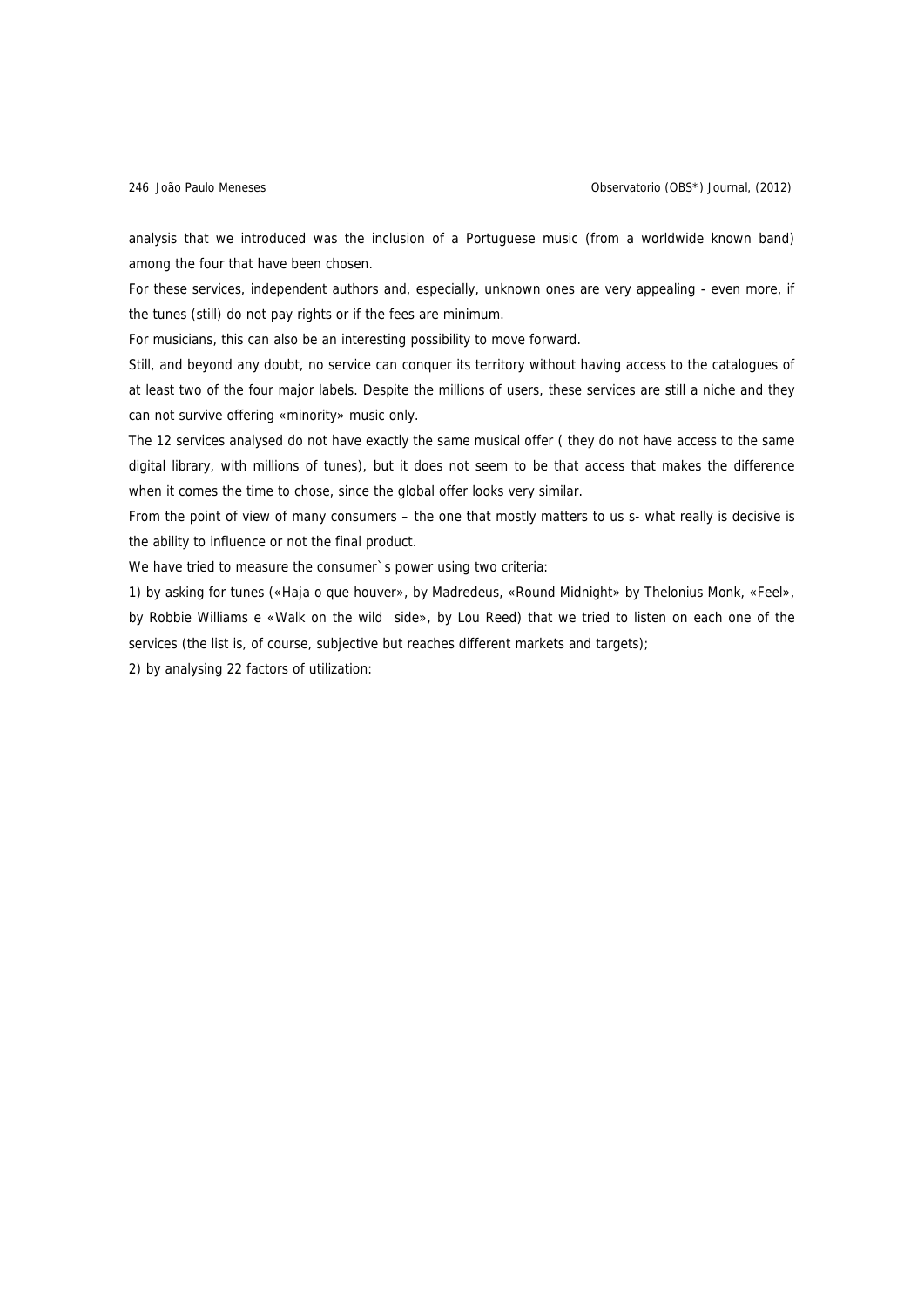(table nº 2)

| User criteria                                                   |  |
|-----------------------------------------------------------------|--|
| Selecting a specific music?                                     |  |
| Complete running time of the music?                             |  |
| Choosing the artist?                                            |  |
| To pick up a genre?                                             |  |
| Does the service suggest other tunes?                           |  |
| Is the suggestion made by affinity?                             |  |
| Is it possible to chose/skip a music?                           |  |
| Are the refusals unlimited?                                     |  |
| Is it possible to pause and re-start?                           |  |
| Is it possible to repeat a music?                               |  |
| Is it possible to create your own play-list?                    |  |
| Is it possible to create an unlimited play-list?                |  |
| Is it easy do add music?                                        |  |
| Is it easy to edit the play-list?                               |  |
| Is it possible to rate/classify tunes/groups?                   |  |
| Does the ratting influence the number of times a tune<br>plays? |  |
| Is it possible to recommend music to other people?              |  |
| Are the Play-lists embedded on other sites?                     |  |
| Does it allow to download?                                      |  |
| Is there an associated social net?                              |  |
| Does it provide extra information on the musicians?             |  |
| Is it possible to add personal choices?                         |  |

This evaluation grid (or simply a usability checklist) was established, on a personal observation perspective, due to the inexistence of works in this area that, directly on this matter, could help us, that could provide us any sort guidance.

The rare experiences done so far in the journalistic area use less criteria than we did $14$ .

Our aim, by the way, cannot be framed on «uses and gratifications», because we do not intend to analyse the user's satisfaction level. What we aim is, following the logic of the reception studies, to elaborate an exploratory analysis on the power given to the users/consumers by the services.

<span id="page-12-0"></span><sup>&</sup>lt;sup>14</sup> Cfr. NICOLAS, Jacob, «<u>Listen In Special Feature: Deezer Vs. Pandora, The Internet Radio Showdown</u>», Listening.com, 05/05/08<br>[http://www.listeninmusic.com/2008/05/05/listen-in-special-feature-deezer-vs-pandora-the-int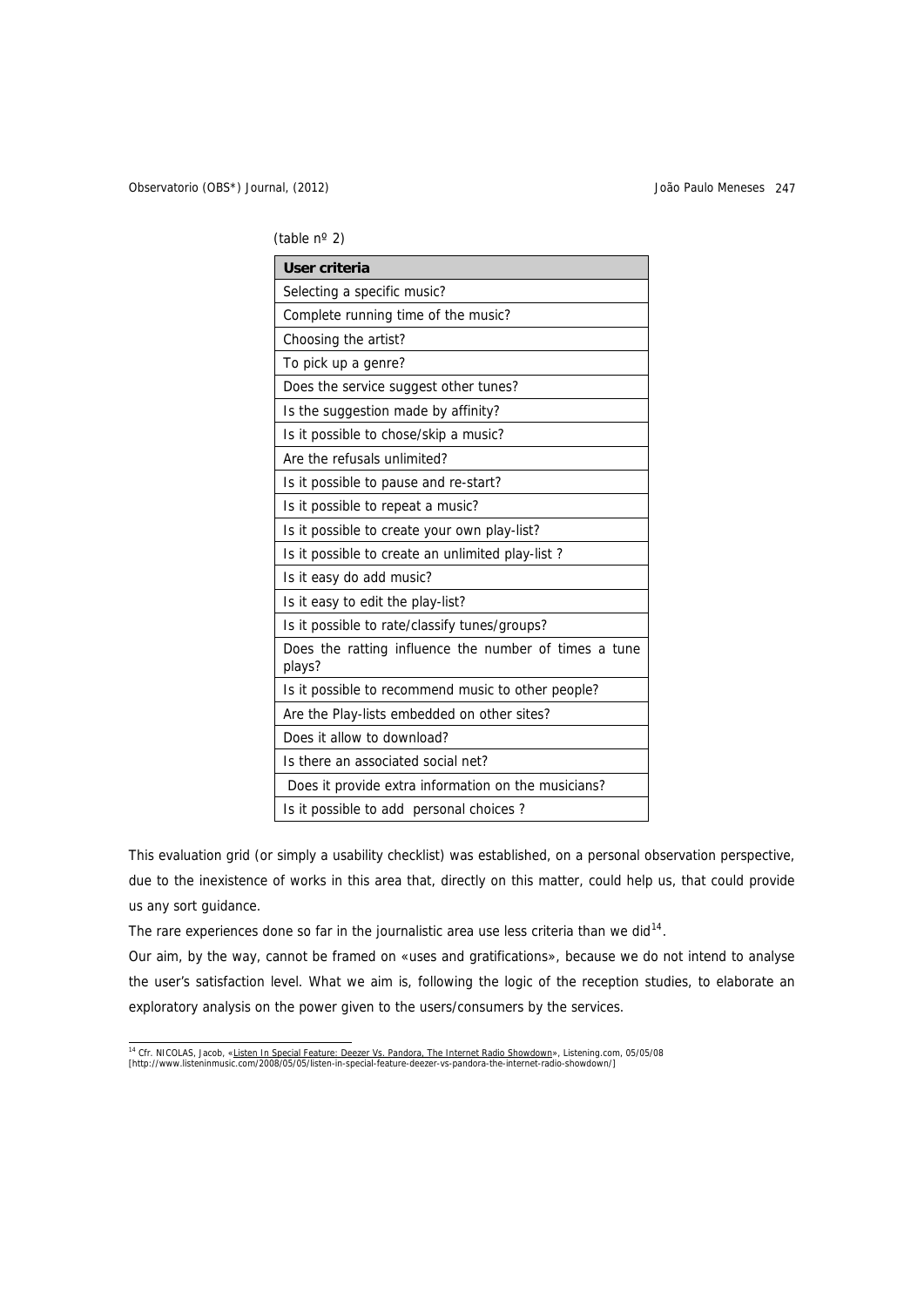We dedicated two straight hours of listening, on a daily basis, to each service, initiating the process with the login and trying, during that time, to answer the questionnaire.

We tried to do the observation in sequent days, but at the end it would not be relevant to the final resultunless some service was not available or in maintenance, which did not happen.

Anyway, and in order to avoid any doubts about the comparison, we did the work between April the eleventh and April the twenty nine of 2008.

In order to build the relative tables - and from the moment that it was decided that we would work with «yes or no» answers- we have established that each «yes» would represent one point (a «yes» means one more toll at the disposal of the active consumer).

#### **3.2.1 Comparative results of the study**

Regarding what we have designated as «consumer`s power» these are the obtained results:

(table nº 3)



As we see, there is a great disparity between the services that give more and less power to the consumer, which already allow us to draw the following conclusions:

- there is a great offer diversity ( the graphic shows a stair where the steps only repeat twice);

- there is a lack of consolidation on the level of the service offered ( there is not even a general idea about «minimum service»);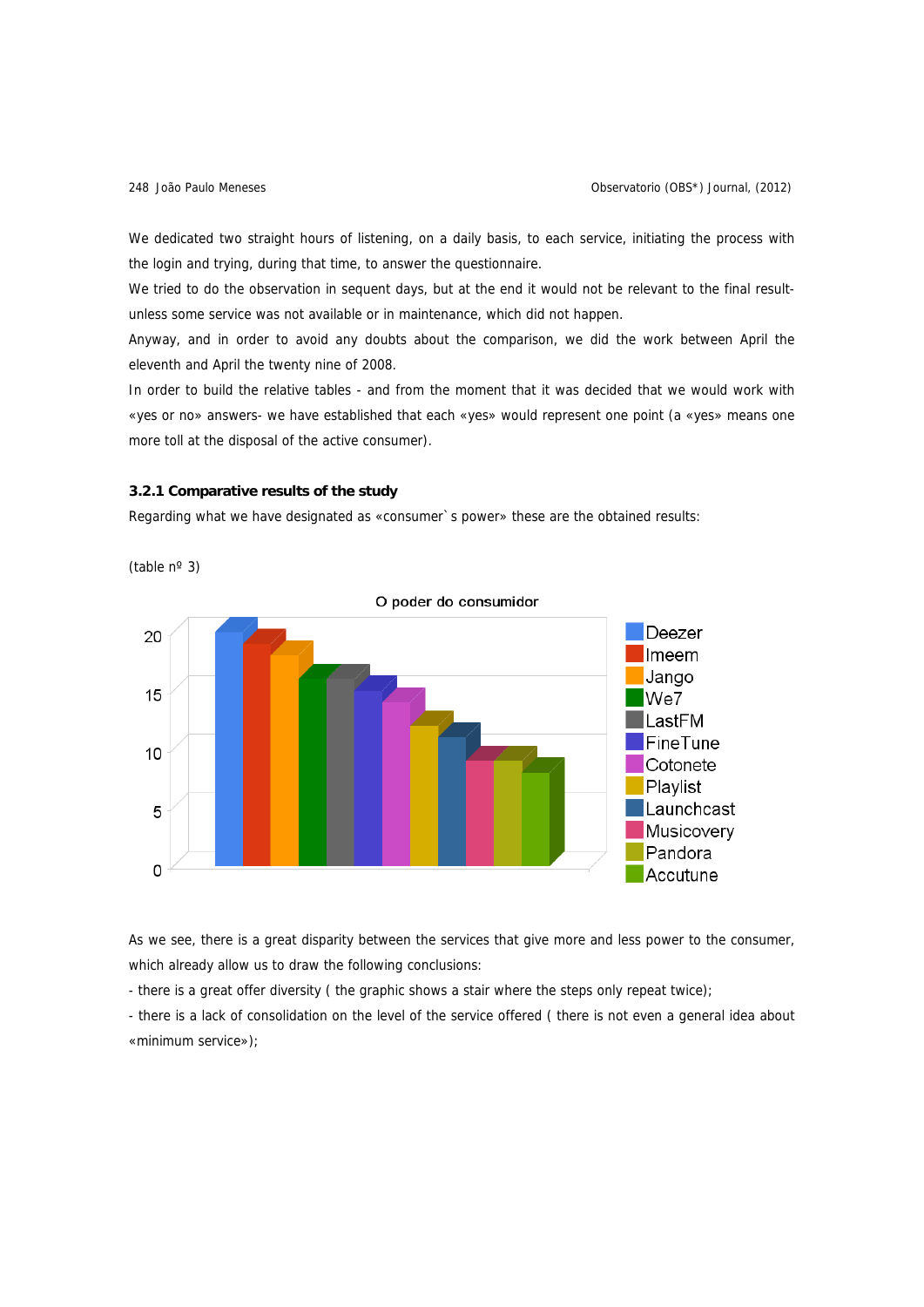Observatorio (OBS\*) Journal, (2012) João Paulo Meneses 249

- legal questions are not so decisive as one would think, in fact the service that provides more power is French, the following two are north-american (all of them, exception made to Cotonete, have «.com» as final address, and that indicates and gives relevance to their global strategy; Last.fm- that we remember is last.fm.com – also has a «.pt» address, and that shows a new stage of affirmation);

On the other hand, it is interesting to check that there are some services that come close to fulfil the maximum of criteria that we have established, and there is not a single criteria that is not fulfilled- that proves that impossible is nothing.

Regarding the four tunes criteria:



(table  $n^{\circ}$  4)

Only one service allows listening to the four tunes, and that is a relevant fact to what is the effective power of the consumers. Four of them allow listening to three tunes, and that is also significant, since one of them is Portuguese and may not be available on the online services catalogues ( an individual reading shows that seven of these services do not have the song by Madredeus, but they have at least two of the others, which means that it was this specific tune what caused confusion in the final results; there is still a service, Deezer, which did not have this song, but makes available other tunes by Madredeus).

So, we can say that five of the twelve services can, or almost, completely fulfil the wishes of those who use them. The other seven are very feeble, especially the four ones where we cannot find any of the four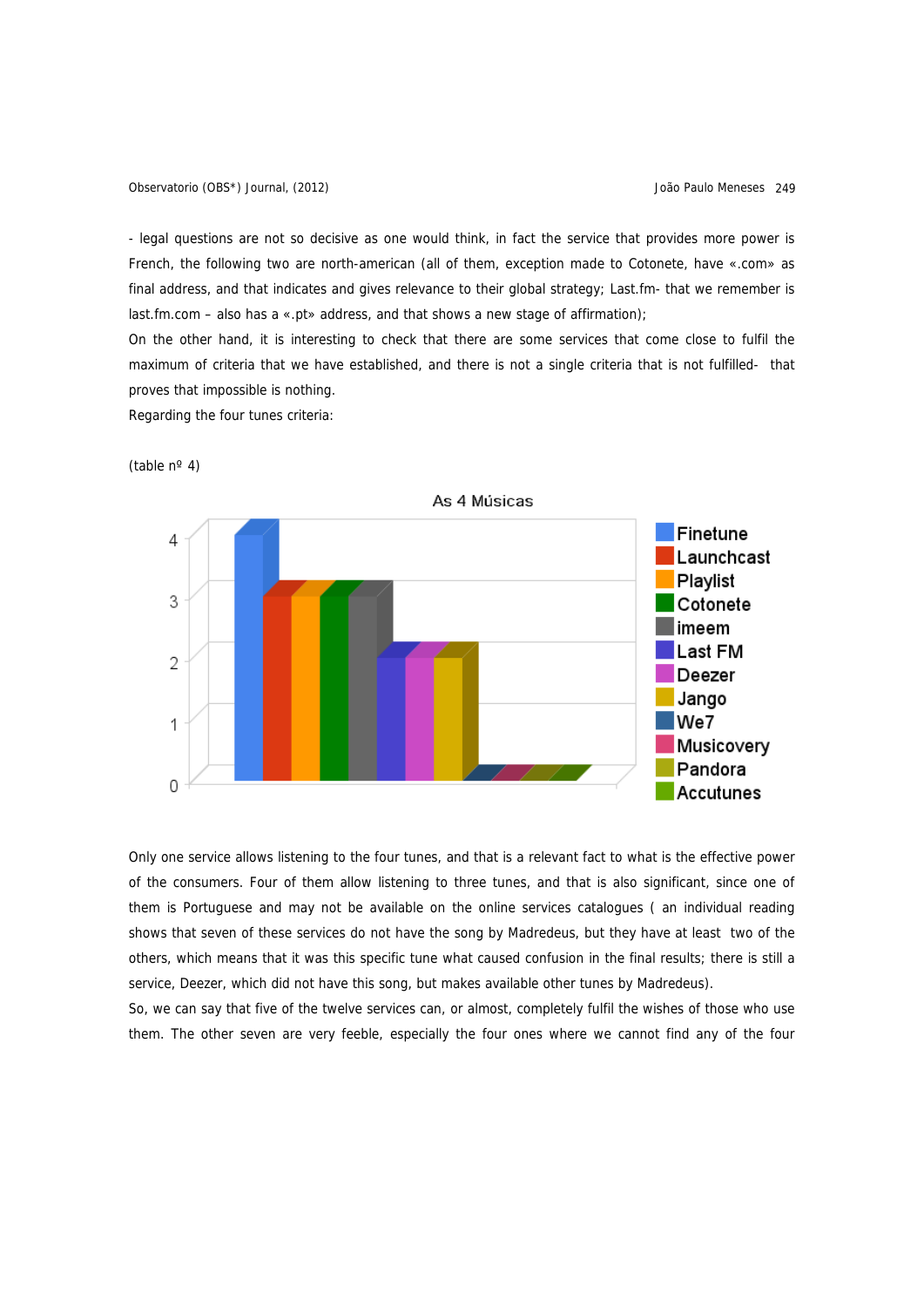chosen tunes, or the three – Musicovery, Pandora and Accutunes- where it is not possible to chose any specific music.

Curiously, these three services are also the ones that, on the previous board, give less power to the consumers, and that led us, by matching the two results, trying to find more common points:



There are some conclusions that we can take from this final board:

- it is not possible to clearly declare what is the most active service, although, by the combination of the two boards, one can say that Imeem and Jango are better positioned. One thing is clear: Last.fm, who publicly claims itself as leading service, does not achieve a coherent result on that level;

- Pandora has played a revolutionary role, but it lost a lot of its aura in the last years, which is a consequence of the reasons that have been presented but also a result of the confrontation with new and more active services; it is fair to say that Pandora is right now one of the less active services (Pandora was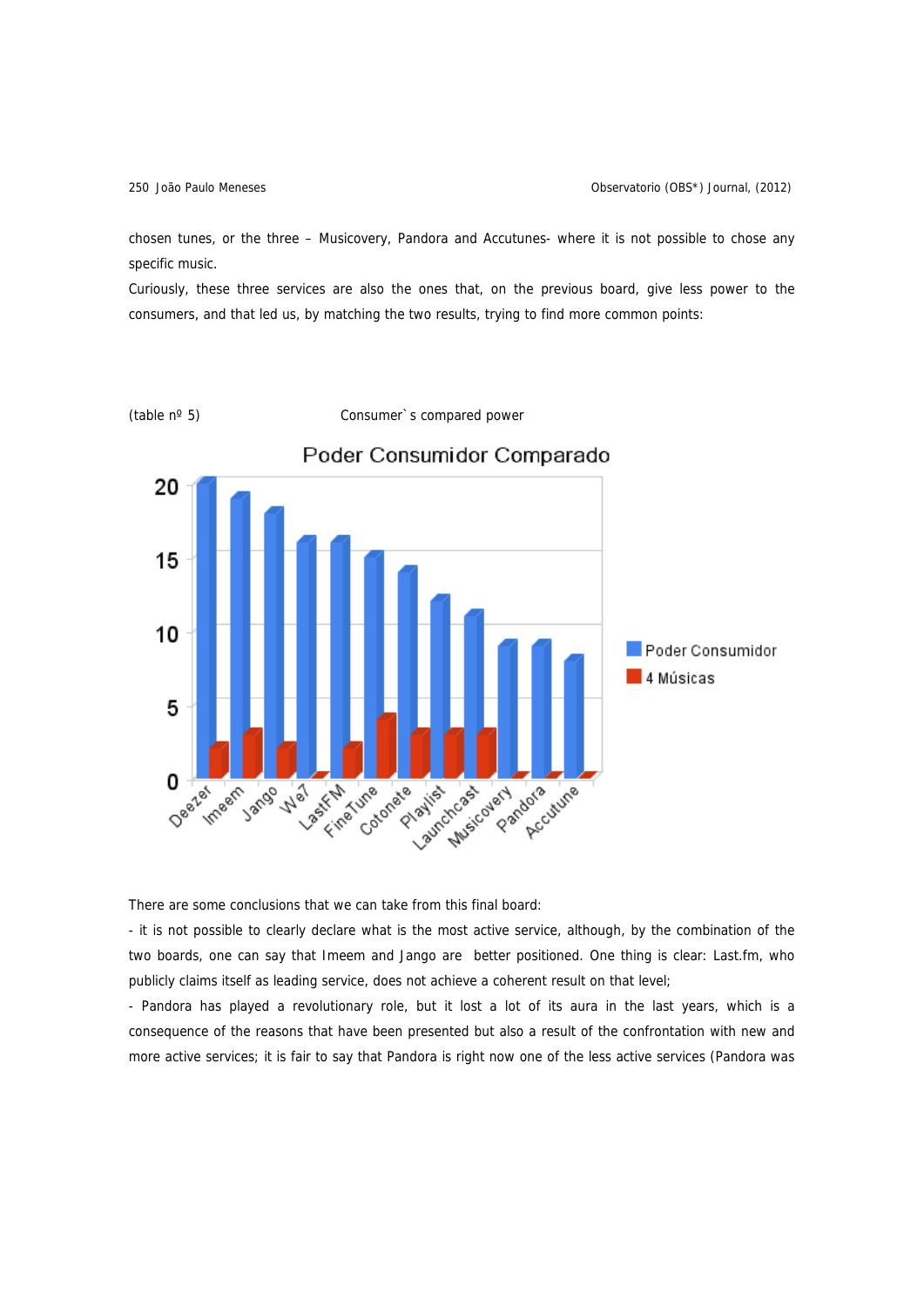Observatorio (OBS\*) Journal, (2012) João Paulo Meneses 251

one of the first to risk on creating playlists), but they were not really playlists, instead, they were a kind of «radio stations», with music that we could no chose, in fact, it only gave us the possibility to reject part of it;

- And since we are talking of radio, 9 of the 12 services make reference to it, either as part of simple designations such as «webradio» or «smart radio», or as a strategy, like in the case of Last.fm («Last.fm radio», «change station» or «my radio»);

- The hypothesis on Project Playlist was not confirmed; from its dubious legal statute does not result a bigger activity;

- Cotonete, the Portuguese service, does not lose to the competition; besides allowing to listen to three of the four chosen tunes, it offers many services to the consumer, being one of them «the inclusion of personal contents, a ´worldwide innovation` singularity, which is a commercial success; (… the service has introduced several solutions in the market and they were not limited to the traditional banner, instead, they embody video, audio and image $*$ <sup>[15](#page-16-0)</sup>.

Besides these elements, we also analysed the financial viability, with the purpose of understanding the commercial dynamic of the analysed services ( and less the real viability of the business, which is a dimension beyond the scope of this work, due, if for nothing else, to the absence of independent data ). These are the results obtained:



(table  $n^{\circ}$  6)

<span id="page-16-0"></span>15 MORAIS, Maria João, [«As novas faces da rádio»](http://www.meiosepublicidade.pt/2008/05/23/as-novas-faces-da-radio/), Meios & Publicidade, 23/05/08 [http://www.meiosepublicidade.pt/2008/05/23/as-novas-faces-da-radio/]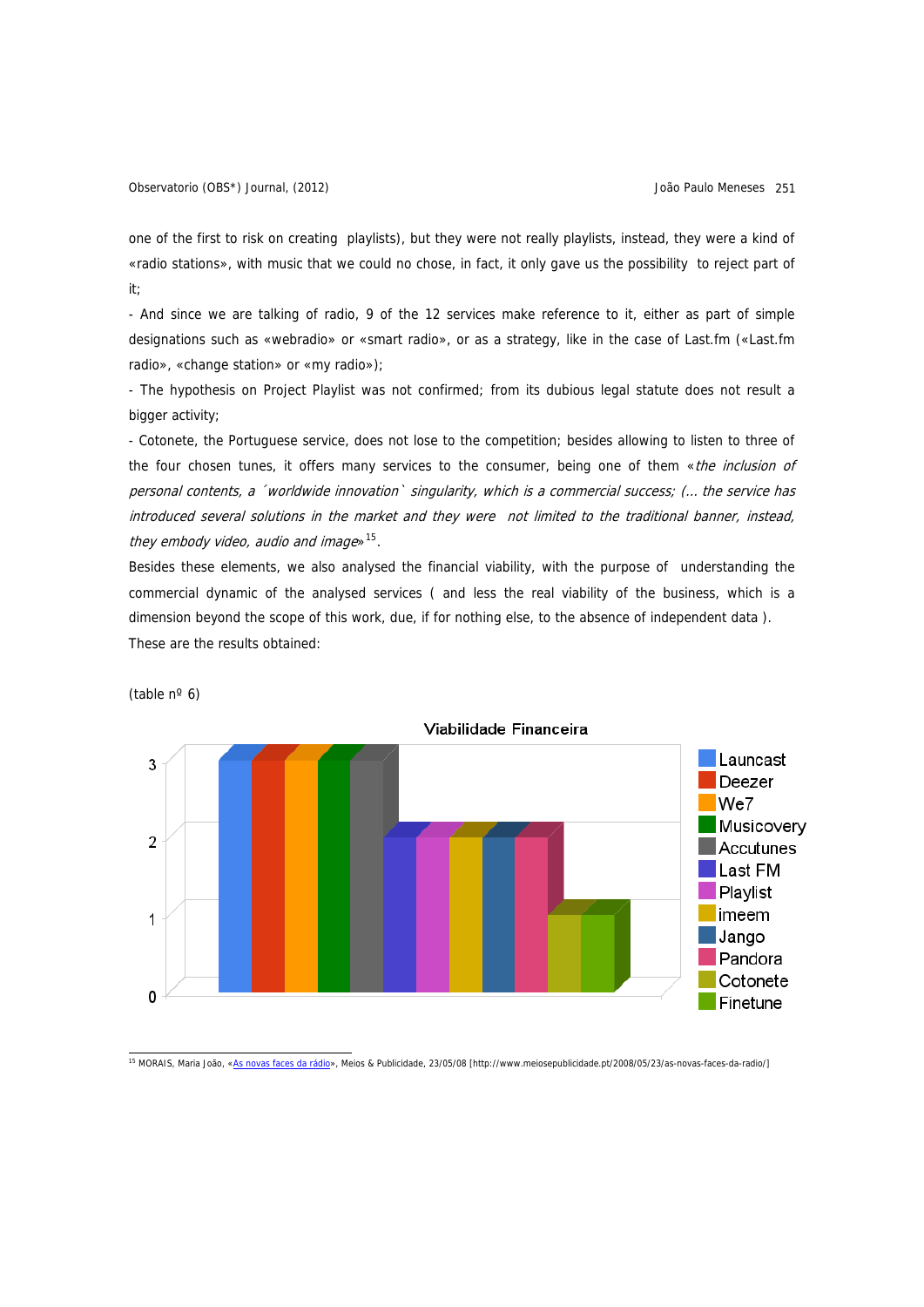Only five services fulfil three of the six criteria, which means that there is a large space to improve the commercial results.

Other notes:

 - There is no match between the services who give less power to consumers and the strongest commercial ones: if Finetune is the one who gives more power, it is also the one who less commercially explores its own service; on the other hand, a little active service such Musicovery proves to be one of the most commercially aggressive;

- It is not possible to establish a cause and effect relation between the seniority and the bigger commercial dimension of the services; Pandora is one of the oldest, but less «commercial»; We7 is one of the youngest but still one of the most aggressive;

- Visual publicity is the common factor present in all the 12 services and, in two of them, the only commercial platform; only two services include audio publicity (We7 and Accutunes );

- The fact that Cotonete, the portuguese service, is among those who less explore the several commercial possibilities is related with the dimension of the Portuguese digital market;

#### **4. Final reflections on the future of music radio, from the experience of the active consumer**

If the consumer wishes to passively receive a musical flow previously programmed he still has the ability of doing so (analogically in the short term, but, soon after, only on a digital frame). And that is radio. But the consumer who wants to be active, to make a move, has new opportunities. At this moment, and in many cases, he already can control when he listens.

Gradually, he will have the power to also chose what he listens, without being dependent of the synchronic flow ( these are small steps that will give power to the consumer; if radios do not shut down their ears to what listeners want, they will make profit of the huge feedback capacities made available by the Internet).«Any radio strategy that doesn't include listener participation and active input will fails<sup>[16](#page-17-0)</sup>.

Furthermore, the changes for the listener do not resume to the possibility of choosing when he listens and to influence what he listens. He can read the news, he can watch videos and photographs, he can comment on what he heard, he can vote, criticize, in a word, he can actually see the consequence of his actions.

<span id="page-17-0"></span> 16 COLLIANO, Jerry Del, [«Gen Y Consults Radio](http://insidemusicmedia.blogspot.com/2008/04/gen-y-consults-radio.html)», Inside Music Media, 14/04/08 [http://insidemusicmedia.blogspot.com/2008/04/gen-y-consults-radio.html].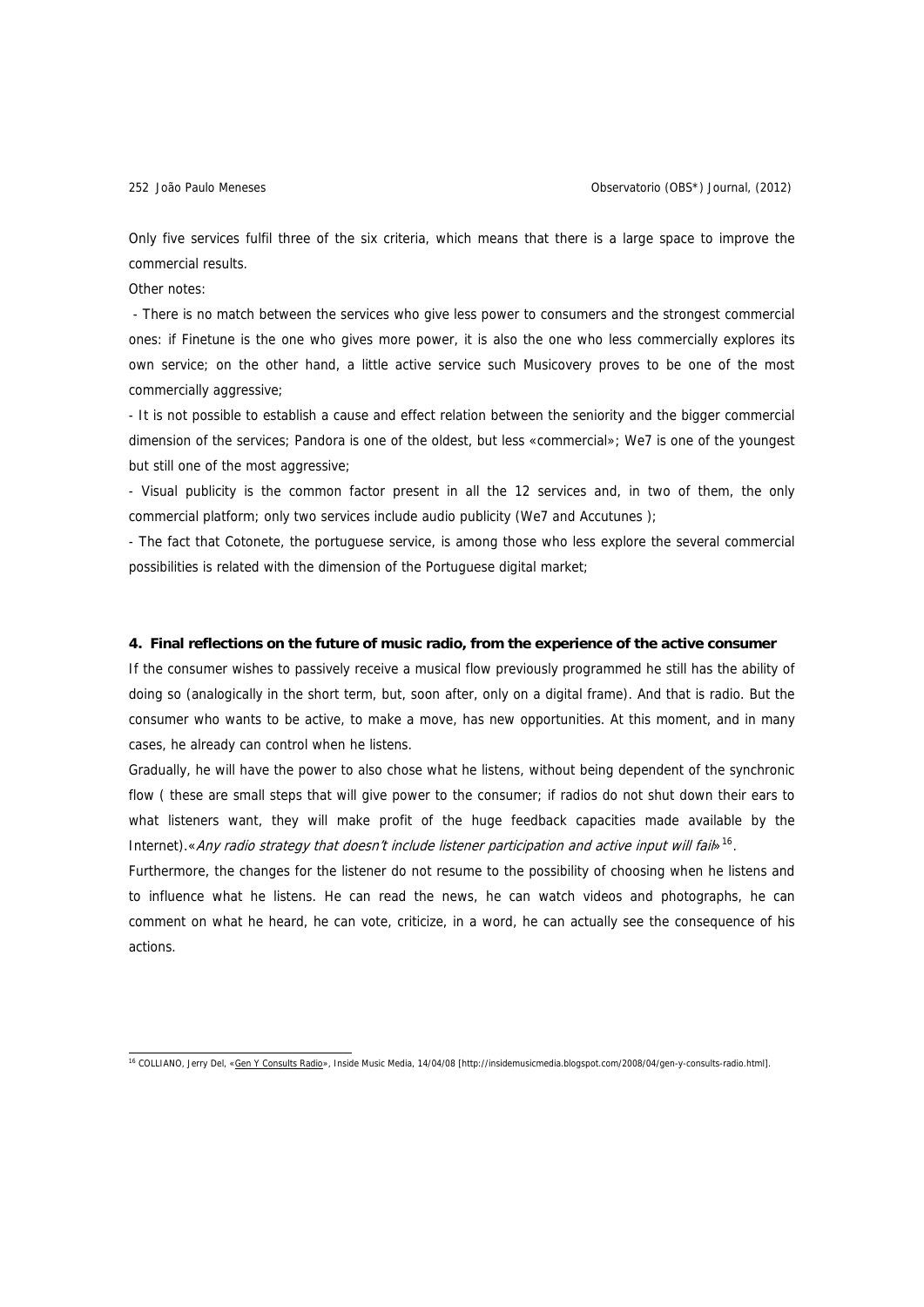Observatorio (OBS\*) Journal, (2012) João Paulo Meneses 253

(table nº 7)

| Differences between conventional radio and the streaming channels |                                                             |  |
|-------------------------------------------------------------------|-------------------------------------------------------------|--|
| Conventional radio                                                | «new medium»                                                |  |
| Based on Hertz waves broadcast                                    | Based on the Internet                                       |  |
| Linear broadcast (not suitable for<br>manipulation)               | Choice, selection, personalization (play-lists)             |  |
| Only sound                                                        | Sound, text, photographs, video; hyper-links                |  |
| Word/speech is omnipresent                                        | Based on music (no words/speech)                            |  |
| Broadcast for the masses                                          | Broadcast for one; many broadcasts for one: one for<br>many |  |
| Directors, Dj`s, journalists                                      | «Producers-consumers» and computer                          |  |
| Reception with little or none convergence                         | Where there is Internet, there is convergence               |  |
| Intrusive advertising                                             | Possibility of reception without advertising                |  |
| Small ground for interaction                                      | High interaction                                            |  |

In order to achieve that result, one needs to eliminate the mistrust that characterizes the recent history of the relation between radio and Internet, so that, finally, they stop walking with their backs turned on each other towards the future. In other words, and once again inspired by McLuhan, may they stop looking by the rear view mirror to what already is the present. This mistrust is inevitable, but in this context, it can also be surpassed: «as it would be predictable, the new paradigms cause disorganisation and confusion. Many times, they are received with coldness, or even worse, become the object of mockery and hostility. Installed interests fight the change. Yesterday leaders have great difficulty in accepting what is new» (Tapscott 2008:ii).

But also the consumer needs to learn how to deal with the new reality, by abandoning the status of simple listener: « to move from broadcast towards interaction means two things: first, we have to learn how to conduct a dialogue, second, we have to learn how to communicate in a non-violent way, using forms that do not lead us to a fight» (Hamelink *apud* Cebrián Herreros, 2007: 60). Van Selm et al. (2006: 280) strengthen the idea - due to more active consumption- of mutual responsibilities: «we do feel the use of interactive Internet tools has implications for both programmers and listeners».

To leave the statute of mere listener also means that, what used to be listening only will turn out in something else: «as listeners turn to radio for recommendations, resources and reflections of their city»<sup>[17](#page-18-0)</sup>. It means, for example, that listeners will lose the condition of total anonymity and embrace a strong relation. Nyre and Ala-Fossi (2008: 55-56) demonstrate that in the presence of an «increased participation

<span id="page-18-0"></span><sup>&</sup>lt;sup>17</sup> SAXE, Frank, «[NAB radio show special issue](http://ftp.media.radcity.net/ZMST/NAB/IRNAB07.pdf)», Inside Radio, Setembro 07, pág. 6 [http://ftp.media.radcity.net/ZMST/NAB/IRNAB07.pdf].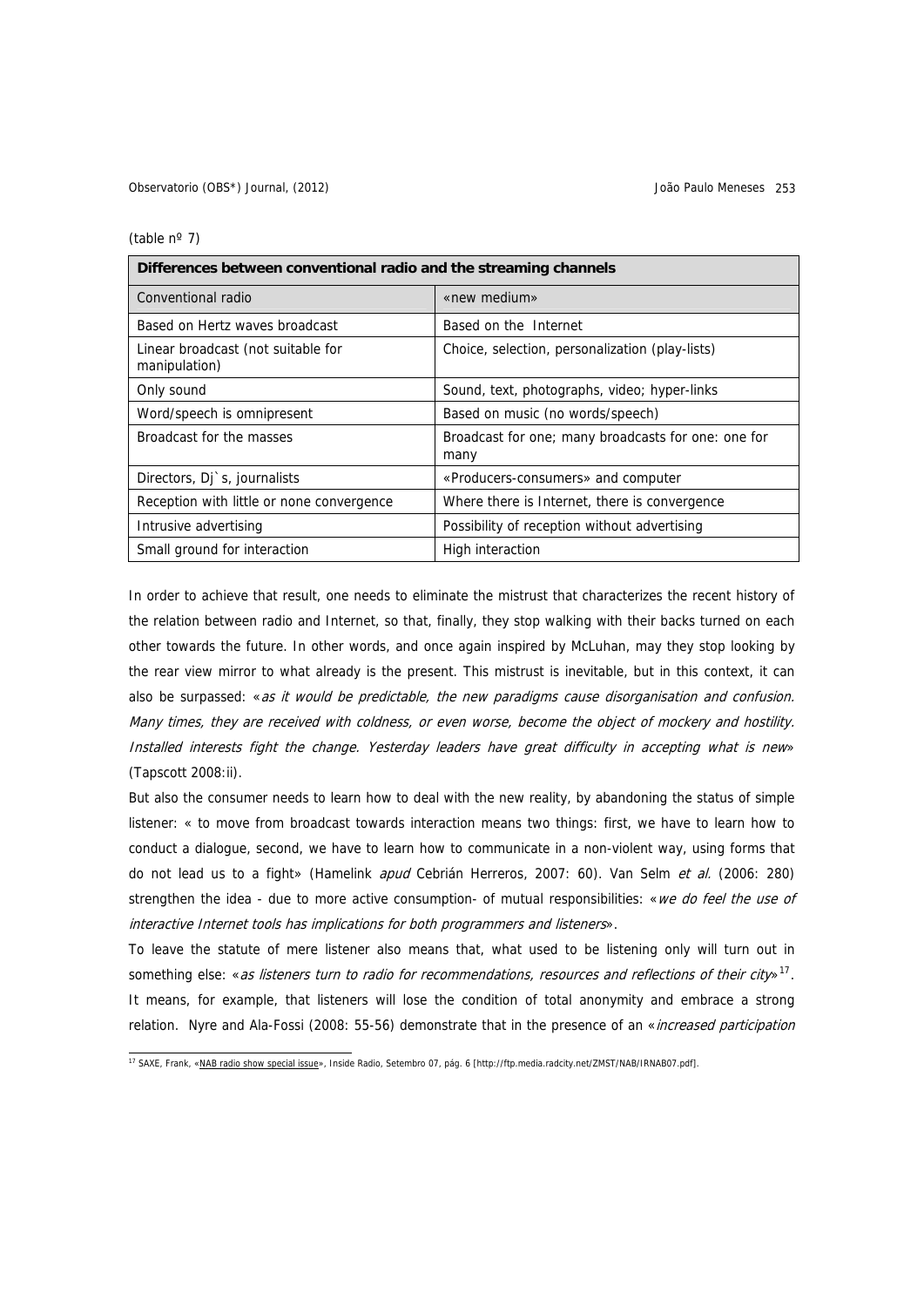among audiences and increased registration of their personal information by providers. (…) they have to choose either unregistered access or wide-ranging participation opportunities». And, by the way, to stop buying radios, and start to «*buy things that contain radios*»<sup>[18](#page-19-0)</sup>. Nevertheless, it is in the hands of radio to make the first move: «it is clear that for radio as a business to develop, it should recognize these fundamental changes in the lifestyles and expectations of the audience» (Berry, 2006a: 149).

The future is possible. But it will not be free of problems - that will generate doubts and oppositionsconfirming what said Fidler: «there is no rising chronological line towards the absorption of the technology that came out of the laboratory. The path is more similar to a roller coaster, with several high peaks and falls. And nothing can assure that after a fall there will be a rise at the end of the line» (apud Bianco, 2006: 8).

One final question: we would like, in this context, to mention one more time Brecht`s utopia of one radio that works in both ways, one that allows to receive but also to give. Could this be what Brecht had in mind? «Can we make this two-way radio? Can I upload my stuff as well as download yours?»<sup>[19](#page-19-1)</sup>. More and more people believe that «radio on the Internet allows the rebirth of some sleeping utopias such as interactive radio, alternative radio, tutor radio» (Bufarah Junior, 2006: 7). Bear in mind that one of the characteristics that define digitalisation is that it allows a two-way communication. But, as we previously said and plead, that will no longer be radio. And the best example still is the podcasting: if before we have said that podcasting has marked the birth of a new radio, the CPA, it is also wise to remember that  $\kappa$  the characteristics of a podcasting are opposed to those of a traditional model of radio transmission (…) after all, if podcasting is not radio, then, what will it be?(…) a new media, a true multimedia, within the Internet. That is what we believe» (Medeiros, 2006: 9-10). For Berry (2006a: 144) «podcasting is [the] one that has already forced some in the radio business to reconsider some established practices and preconceptions about audiences, consumption, production and distribution».

In the future, radio will necessarily be different from the actual model, which is starting to be different from the one that existed for almost a hundred years. Even so, will it still be called radio? «if, all considered, we call it radio, it is surely because it is the product that mostly resembles it, anyway, it is possible that this feeling will last less than one decade» (Pousa, 2006: 5421).

i,

<span id="page-19-1"></span><span id="page-19-0"></span><sup>&</sup>lt;sup>18</sup> RAMSEY, Mark, «<u>You can't sell what folks don't bu</u>y»,Hæ20,06/09/07[http://www.hea2.com/2007/09/you-cant-sel-w.html].<br><sup>19</sup> TIMPANE, John, «<u>In radio, satellite is gaining ground</u>», Philadelphia Inquirer, 05/03/06, em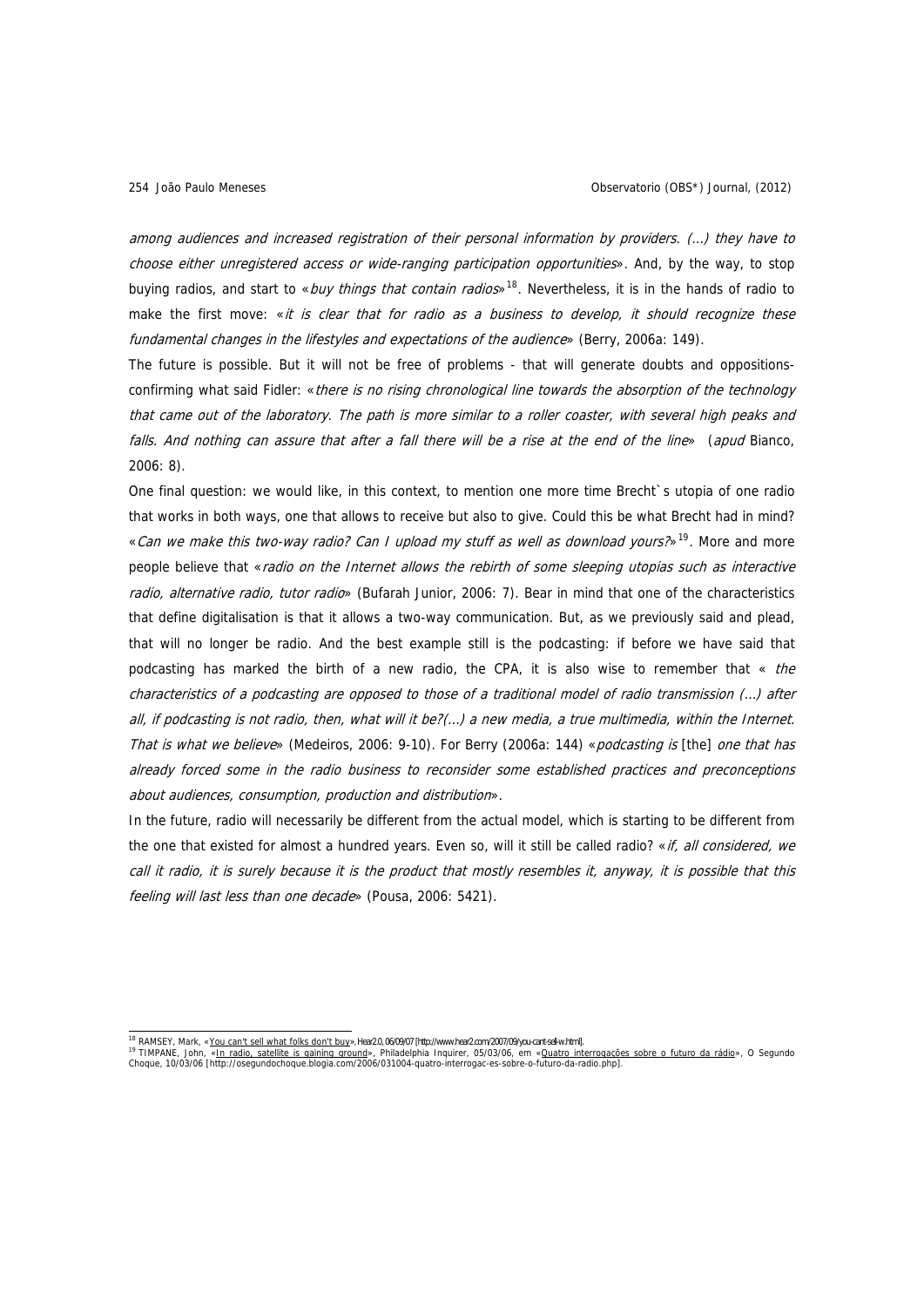(table nº 8)

| Some ideas on the future of radio                                              |                                                                                                                              |  |
|--------------------------------------------------------------------------------|------------------------------------------------------------------------------------------------------------------------------|--|
| Known facts                                                                    | and doubts                                                                                                                   |  |
| Listening, as a secondary/parallel activity, will be<br>reduced                | at the expenses of new contents?                                                                                             |  |
| The consumer will take the place of the listener                               | will he be prepared to this new statute and to the<br>associated responsibilities( the loss of anonymity,<br>for instance )? |  |
| Radio will continue to give up power                                           | until the point that it will let the consumer decide<br>what he wants to listen (besides when he does it)?                   |  |
| Music radio will no longer be the same                                         | $\ldots$ so how will it be?                                                                                                  |  |
| There will be new contents                                                     | will social networks and podcasts be the base of<br>the consumption, developed from what radio is<br>today?                  |  |
| Radio will remain a free service                                               | is the 30 seconds commercial spots model in<br>danger?                                                                       |  |
| Radio will have no boundries                                                   | will it bet more in local or global contents?                                                                                |  |
| Human criativity is irreplaceable                                              | will there be the need for a new language?                                                                                   |  |
| The new competition implicates a distribution of<br>the media consumption time | will radio be able of keeping a significant critical<br>dimension?                                                           |  |
| It will be based on the internet                                               | will it still be radio?                                                                                                      |  |
| Brecht is more up to date than ever                                            | is this what Brecht talked about?                                                                                            |  |

## **5. Bibliography and webgraphy**

ALBARRAN, Alan, ANDERSON, Tonya; BEJAR Ligia Garcia; BUSSART, Anna L.; DAGGETT, Elizabeth; GIBSON, Sarah; GORMAN, Matt; GREER, Danny; GUO, Miao; HORST, Jennifer L.; KHALAF, Tania; LAY, John Phillip; McCRACKEN, Michael; MOTT, Billt; WAY, Heather (2007) «"What Happened to our audience?" Radio and new technology uses and gratifications among young Adult users». Journal of Radio & Audio Media, 14, 2, November; 92–101

ANDERSON, Chris (2007), A Cauda Longa. Lisbon: Actual Editora

BARNA, George (2001), Real Teens. Ventura (CA): Regal Books

BERRY, Richard (2006), «Will the iPod Kill the Radio Star?». Convergence, 12 (2); 143-162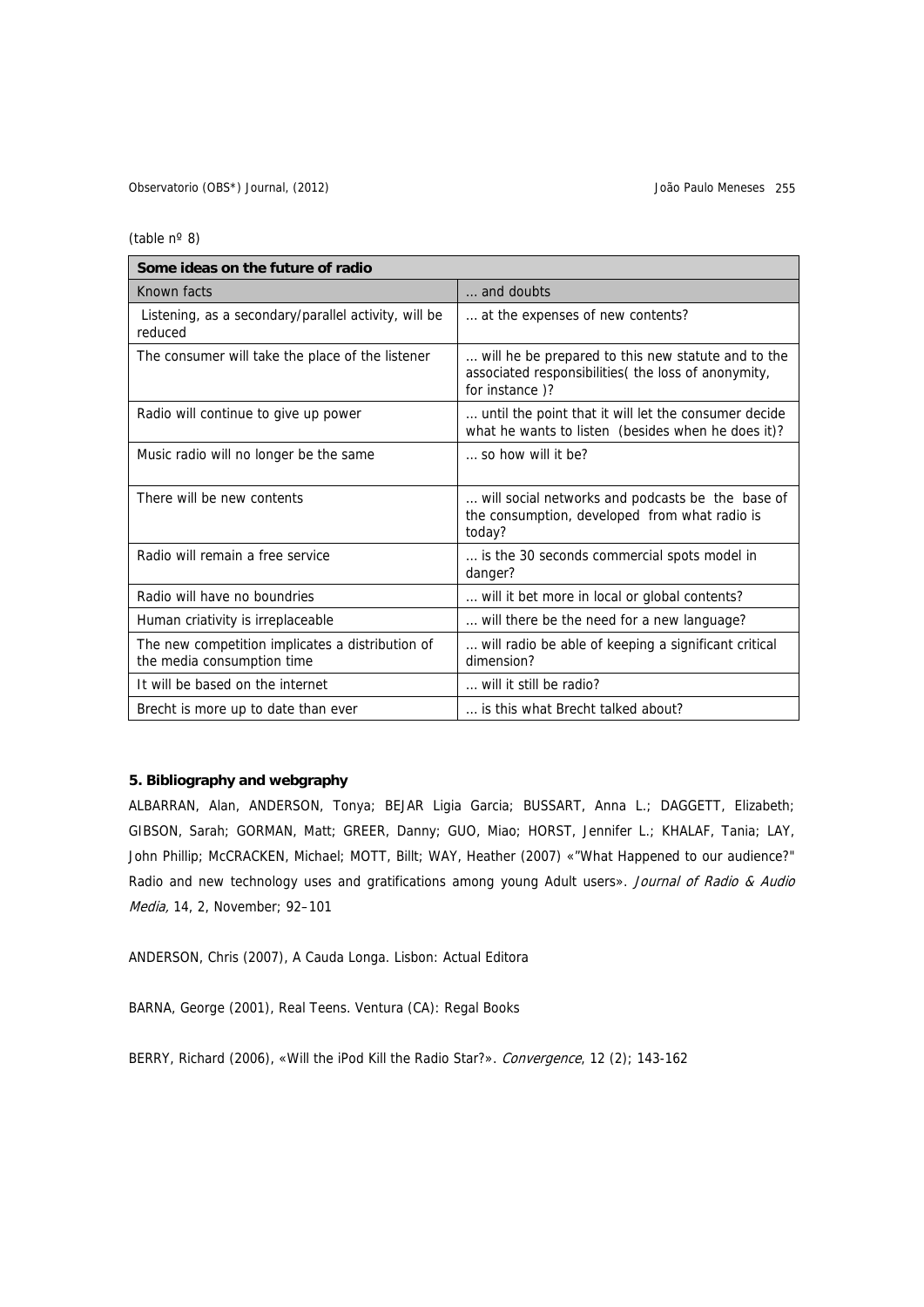BIANCO, Nélia Del (2006) «As forças do passado moldam o futuro». BOCC, Biblioteca «Online» de Ciências da Comunicação [http://www.bocc.ubi.pt/pag/bianco-nelia-forcas-moldam-o-futuro.pdf]

BOEHNKE, K., MÜNCH, T., e HOFFMANN, D. (2002), «Development through media use? A German study on the use of radio in adolescence». International Journal of Behavioural Development, 26; 193-201

BUFARAH JUNIOR, Álvaro (2006), «Rádio na Internet: desafios e possibilidades». NP 06 – Rádio e Mídia Sonora, do IV Encontro dos Núcleos de Pesquisa do Intercom [http://reposcom.portcom.intercom.org.br/bitstream/1904/17666/1/R0769-1.pdf]

CEBRIÁN HERREROS, Mariano (2007), Modelos de Radio, Desarrollos e innovaciones. Madrid: Frágua

CORDEIRO, Paula (2007), «Estratégias de programação na rádio em Portugal». Ph. D. Thesis, Faculdade de Ciências Sociais e Humanas, UNL

FLEMING, Carole (2002), The Radio Handbook. London: Routledge (2ª ed.)

LEVINSON, Paul (1999), Digital McLuhan. London: Routledge

LEVY, Steven (2006). The Perfect Thing. New York: Simon & Schuster

MEDEIROS, Macello (2006), «Podcasting: Um Antípoda Radiofónico», Intercom, XXIX Congresso Brasileiro de Ciências da Comunicação – UnB, [http://www.intercom.org.br/papers/nacionais/2006/resumos/R0776- 1.pdf]

MENESES, João Paulo (2006), «As dez rádios mais ouvidas em Portugal: os formatos nas estratégias de programação». Departamento de Psicologia Evolutiva e Comunicação da Universidade de Vigo, September [http://formatosdaradio.no.sapo.pt/]

MORENO MORENO, Elsa (1999), «La radio de formato musical: concepto y elementos fundamentales». Comunicación y Sociedad, XII, 1; 89-111